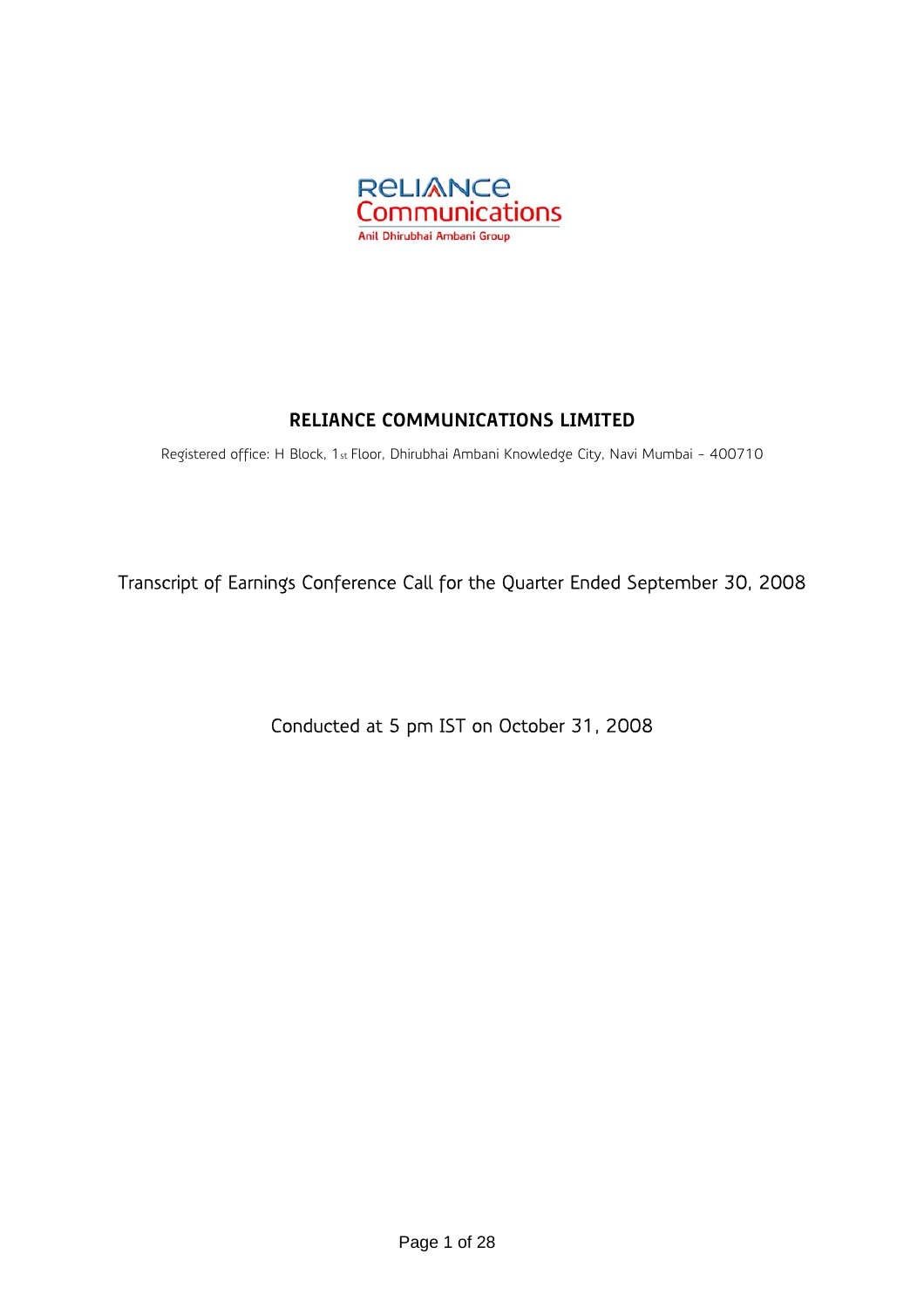#### Operator:

Thank you for standing by and welcome to the Reliance Communications Global Earning Conference Call on the Reliance Audio Conferencing platform. This call is hosted by Enam Securities. At this time, all the participants are in listen-only mode.

There will be a presentation, followed by a question-and-answer session, at which time, if you wish to ask a question, please press "star, one" on your telephone. Please be advised this conference is being recorded today.

Now, I would like to hand the conference over to Ms. Priya Rohira of Enam Securities. Over to you, Ma'am.

#### Priya Rohira:

Thank you. Good morning, afternoon or evening ladies and gentlemen. We at Enam are pleased to host this call for the second quarter results of Reliance Communications.

We would like to congratulate the Reliance Management on a strong financial and operating performance during the quarter. Today, we have the senior management team from Reliance Communications led by the Chairman, Mr. Anil Dhirubhai Ambani alongwith other colleagues namely Mr. Satish Seth, Mr. S.P. Shukla, Mr. Punit Garg, Mr. George Varghese, Mr. Inder Bajaj, Mr. Arun Kapoor, Mr. Ramesh Venkat and Mr. Arvind Narang.

The call will begin with some key observations from the Chairman and Senior Management of Reliance Communications, followed by question-and-answer session. I must remind you that the overview and discussions today may include certain forward-looking statements that must be viewed in conjunction with the risks that the company faces.

It is now my pleasure to hand over the call to Mr. Anil Ambani. Thank you.

#### Anil Dhirubhai Ambani:

Thank you. I welcome all of you to this earnings call to discuss Reliance Communications' financial performance for the quarter ended September 30, 2008.

I'd like to start with a brief update on the Indian Telecom sector.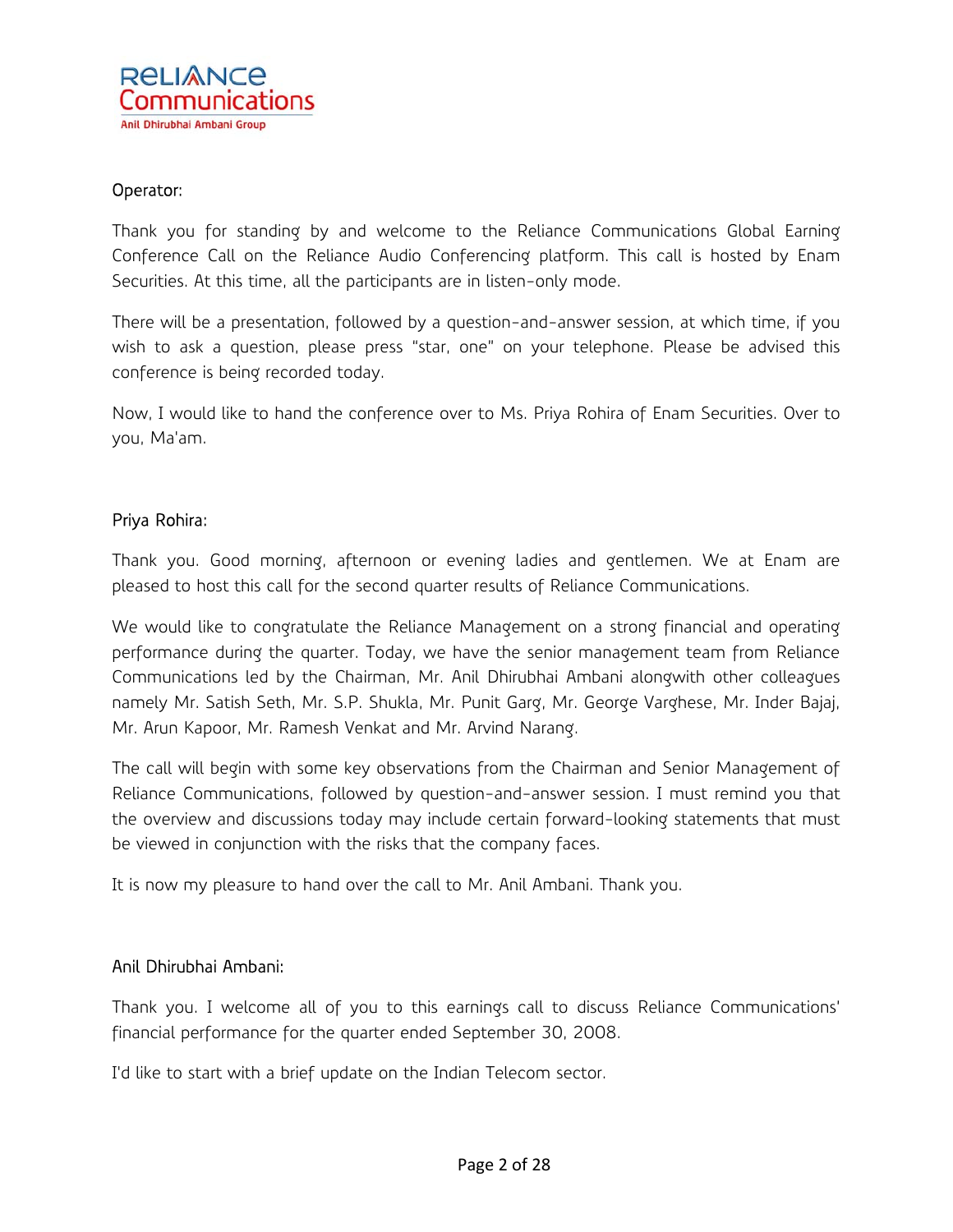

India with over 300 billion subscribers has emerged as the second largest wireless market in the world and now stands behind only China. India has been the top performing global telecom market, with consistently strong monthly net mobile subscriber additions that are now exceeding 9 million. Despite the downturn seen across global economies and tempering down of growth expectations in India, the telecom sector continues to deliver significant outperformance.

Adoption of wireless mobility services has been driven by ever more affordable handsets, lower calling rates, expanding network coverage, low base of mobile penetration and a supportive policy framework. In fact ongoing rationalization in the cost of mobility services has been the only source of some welcome relief to the common man in today's rising inflation environment.

As the benefits of affordable connectivity percolate deeper into the country as more and more Indians recognized the advantages of connectivity in their daily life, we at Reliance believe that the current growth momentum in the Indian telecom market is sustainable for the next many years.

Reliance Communications has a fully integrated and converged telecommunications service provider is best positioned to capture both existing and emerging growth opportunities in the Indian telecom sector. We have build unique cost advantages delivering our low cost telecom access model across one of the largest user bases worldwide to create one of the most profitable businesses globally with strong returns.

In addition to our strong presence in the Indian mobility space, we also have built a multi tenancy telecom infrastructure base that allows us to capture the emerging opportunity in this sector. The world's largest IP based network that allows significant participation in the rapidly growing demand for bandwidth globally. Our network and product portfolio that has allowed us to create a leadership position in the Enterprise IT and connectivity market in India, a capability we plan to extend to the rest of the world over the next few years and a strong presence within the emerging direct-tohome market in India. As we launched our direct-to-home services at the end of August and have already acquired half a million subscribers representing 40% incremental market share in less than 60 days of operation. This is the fastest ramp-up ever achieved by any DTH operator in the world.

We are also building sizeable presence in mobile value added services, internet data centers, consumer broadband and telecom retailing and several other related businesses. We believe that our fully integrated business model, operating on multiple growth drivers will allow us to expand value consistently over several years.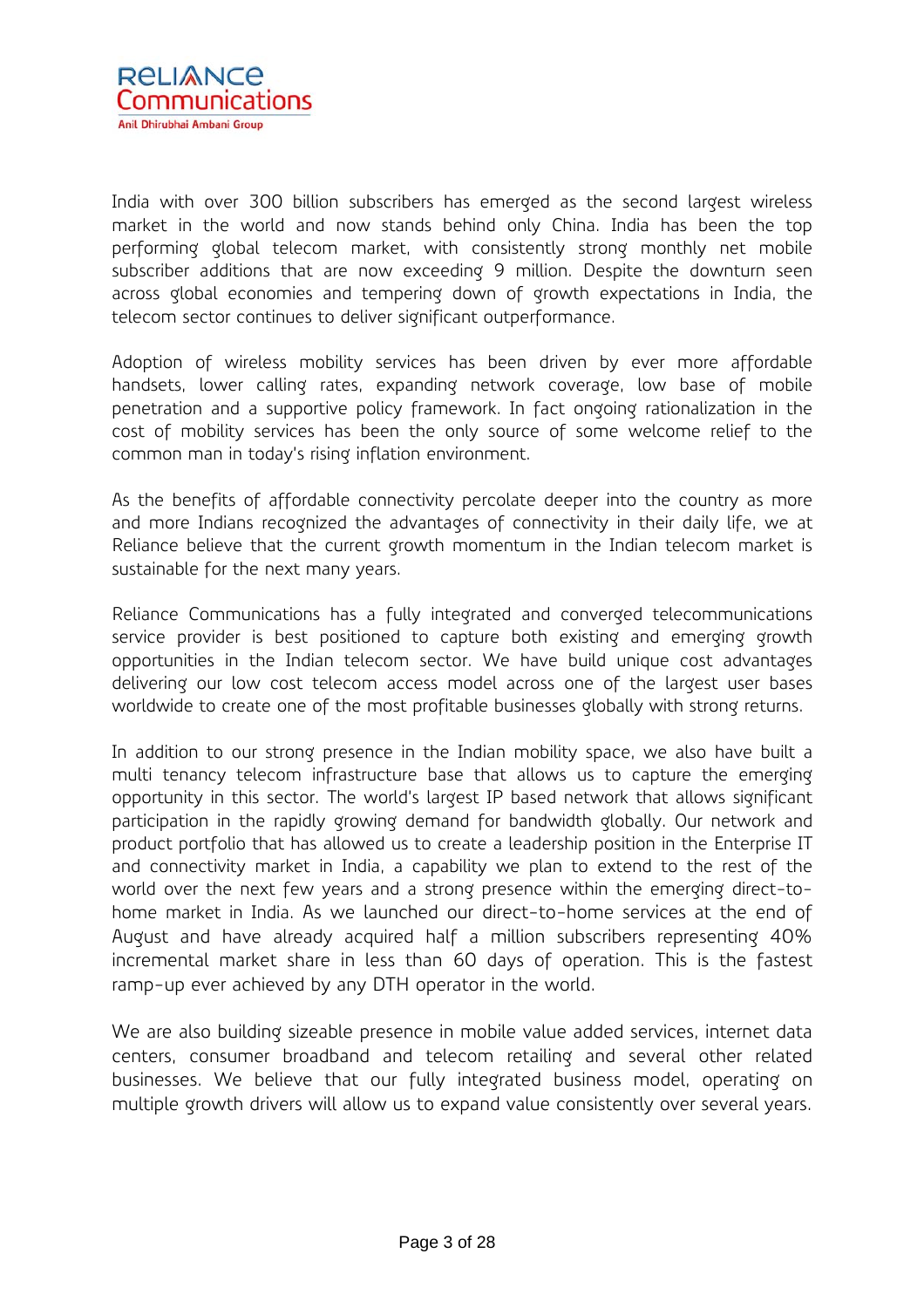

Our second quarter performance overview: At the close of the second quarter we had over 59 million customers including Globalcom, Enterprise and Home customers and over 56 million wireless subscribers.

In the second quarter, we acquired record 5.3 million wireless subscribers maintaining our position as amongst the Top 2 wireless operators in the country. We aim to improve our subscriber growth momentum over the coming months following the launch of our GSM services.

Covering our financial performance in the second quarter, our revenues expanded by 23% to Rs. 5,645 crores. Our EBITDA and profit after-tax grew by 17% to Rs. 2,302 crores and Rs. 1,531 crores respectively.

Our current margin of close to 41% incorporates significant coverage expansion in rural areas and lower margins in several recently instituted businesses that will deliver stronger contribution as we drive scale. Our expanded cost base also represents the infrastructure on which GSM services will be launched. I reiterate that going forward we aim to maintain our overall profitability benchmark in the same ranges as we broad based our businesses.

Discussing some of the key performance indicators, as far as our ARPU at Rs. 271 per month during Q2 was at Rs. 282 was stable. Our MOU per subscriber, per month was also stable at 423 as our multiple usage expansion initiative delivered good results and our revenue per minute were also stable at roughly 64 paisa.

I would also like to highlight a few key aspects of our balance sheet. We invested over Rs. 4,700 crores or over US\$ 1 billion in the second quarter. Our total asset base now stands at over Rs. 73,000 crores or over US\$ 15 billion. Despite this significant commitment over the last six quarters our net debt to equity is at 0.54:1. The current fiscal year represents the peak of our capex cycle. Going forward we expect a substantial reduction and a significant decline in our capex and our expanding our cash flows will fully cover our capital expenditure requirement.

In summary all our projects and expansion plans are on track and will be implemented on schedule or ahead of schedule. We will launch our GSM services in select major cities at the end of this year and then drive deeper coverage to complete our nationwide roll-out by the middle of 2009. Our network will certainly match and probably exceed the coverage of any other network in the country.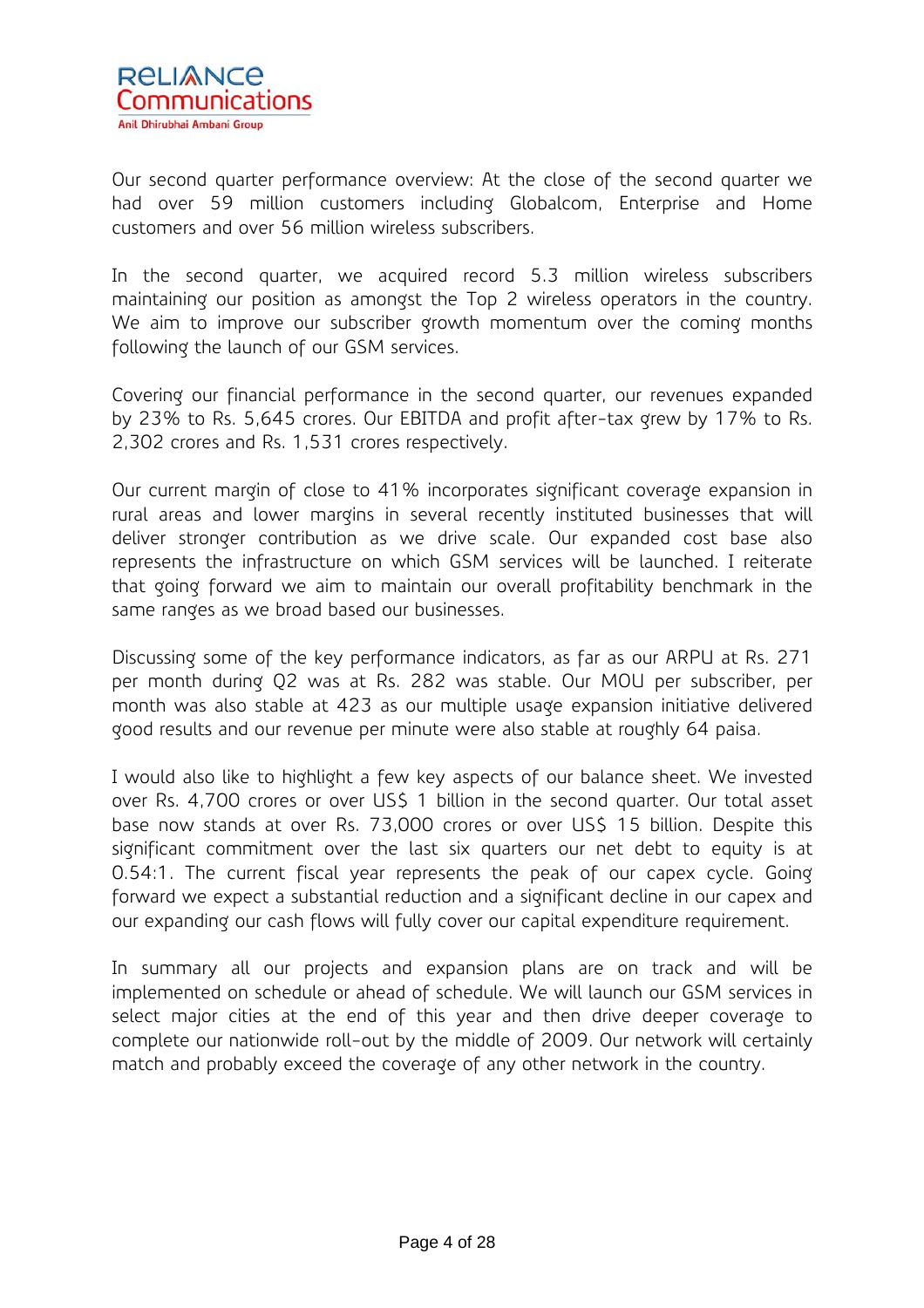

Reliance Globalcom NGN system, the first system in the Mediterranean region is making significant progress and will be completed on schedule by the second quarter of FY2009.

Our IDC expansion of over 1 million square feet remains on schedule for completion by the end of financial year 2010. This will make Reliance Communications a top three IDC services provider in the world.

Despite the current liquidity issues in the market, we have our funding requirements fully in place and our expansion plans are on track. We will finance our growth from 1) Our strong and expanding operating cash flow. 2) Existing approved lines of credit of long term project finance facility which is already in place of over US\$ 1.5 billion which are available for us and 3) Our cash balance of over US\$ 2 billion or over Rs. 8,000 crores that we have in the company.

Between these three we are fully protected and have all our financing in place.

With that I conclude my initial remarks and I request my colleague, Mr. Shukla, to talk about the wireless business.

## S.P. Shukla:

Thank you Mr. Ambani, and good evening, good morning to all of you on this conference call. I would discuss a few highlights from last quarter covering our wireless business which has a subscriber base of 56 million, out of which 47 million are on CDMA platform and 9 million on GSM platform. During last quarter we added 5.3 million subscribers representing 18.6% of the industry net adds.

The July-September quarter has been a period of consolidation for us. We have further strengthened our position in the CDMA segment. Recently published ORG-GFK data on September shows that Reliance CDMA handsets have 60% of the market with just 30% with other players. Another 10% is held by operator neutral brands where again we have major share due to our market alliance programs.

Introduction of higher-end handsets including BlackBerry and HTC has been very well received by our high end customers who have been upgrading there devices and further improving there spend through increasing usage of new applications and data. This is also improving their stickiness on our network.

We have a unique product, FWP, in our portfolio which supplements our mobility range very well. While Post-paid Fixed Wireless has been popular in urban areas as a way of getting faster connection for homes and businesses, we have decided to focus on Pre-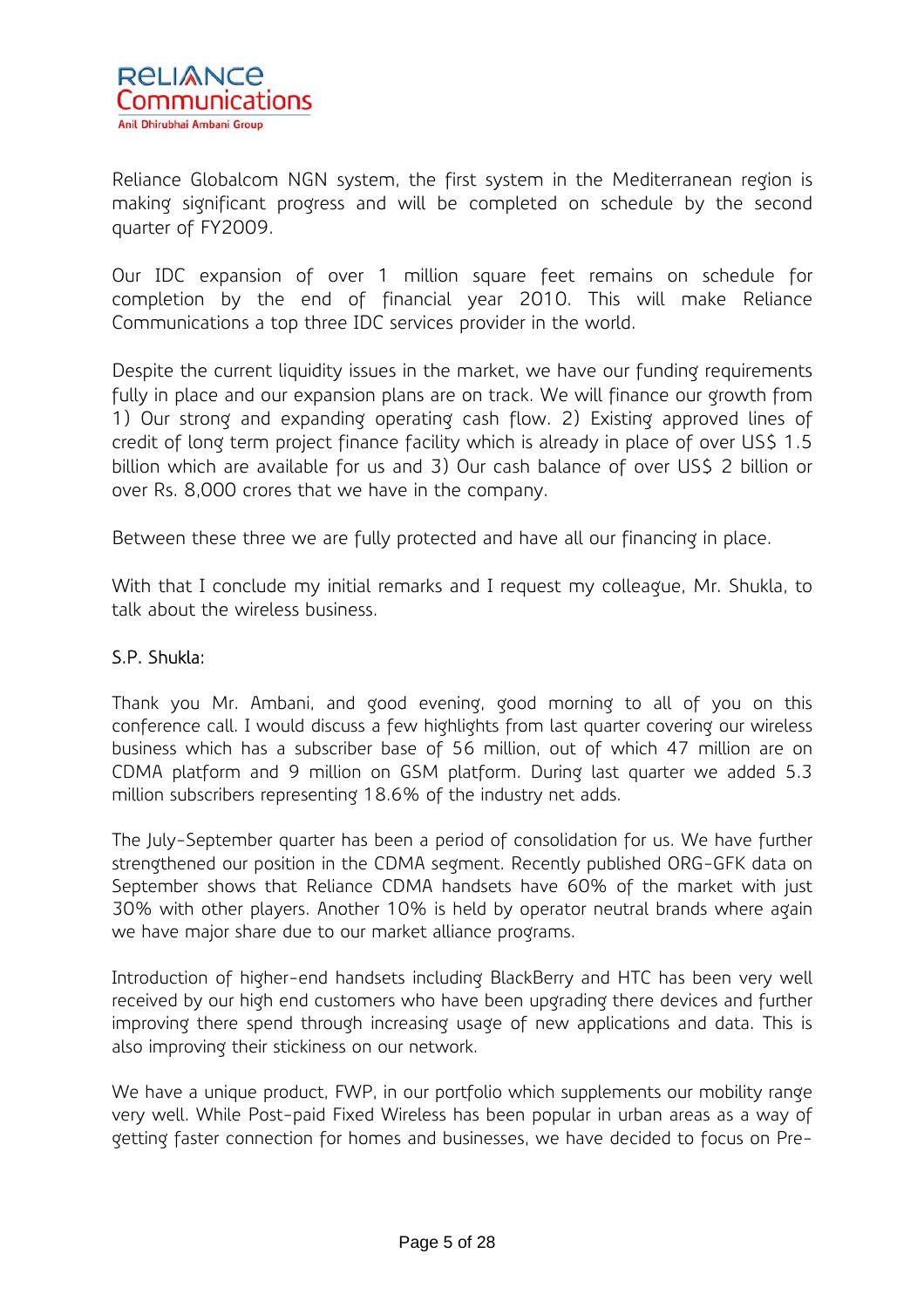

paid FWP in rural areas. To make the selling proposition easier for the rural sales force, the tariff package was streamlined in last quarter to make it almost similar to mobile tariffing.

Lifetime offers were also introduce for our prepaid FWP customer to create simplicity of proposition for rural customers. Reliance has been a pioneer in the FWP segment and with these initiatives we are confident that we will maintain and strengthen our leadership position.

To further leverage the strength of our CDMA platform we have added to our data portfolio two new products; Prepaid BlackBerry and Prepaid Data Cards. Both of these products have received very enthusiastic response in the market from the customers who have a need for using mobile internet or mobile E-mail service, but do not have postpaid subscription available in their small town or the village where they reside. Similarly, even desktop users in semi-urban and rural areas will benefit from our prepaid wireless USB modems to access internet where wireline internet may be not available or is available may not be so reliable.

During the July-September quarter, we have commenced test launches of our GSM service in all 14 circles where we have received licenses. Major cities in these circles have already got excellent coverage, matching existing players. We are now working to spread the footprint in adjoining areas and those who have community of interest with the major cities.

To conclude, I would like to summarize our business outlook as follows:

One, our existing largely CDMA led business continues to drive revenue expansion with stable KPIs in line with our expectation and growth plans. These stable KPIs have been achieved in spite of our expansion into deep interior and smaller towns, villages of India.

Two, our GSM rollout is on schedule with commercial launches commencing by end of this year and to be concluded towards middle of next year.

Three, the cost base for our forthcoming GSM launch is largely reflected in our current wireless margins, which we expect to maintain at these levels even in future. Furthermore, the revenue upside from additional subscriber market share and additional revenue market share will kick in as soon as we launch our GSM services.

Fourth, entry into GSM segment will allow us to benefit from ecosystem of GSM handsets, broader spectrum of value added services, and inroaming revenue potential of visiting international tourist and business traffic. These are the obvious upsides which we will have after the launch of the GSM service, both on revenue and margin front.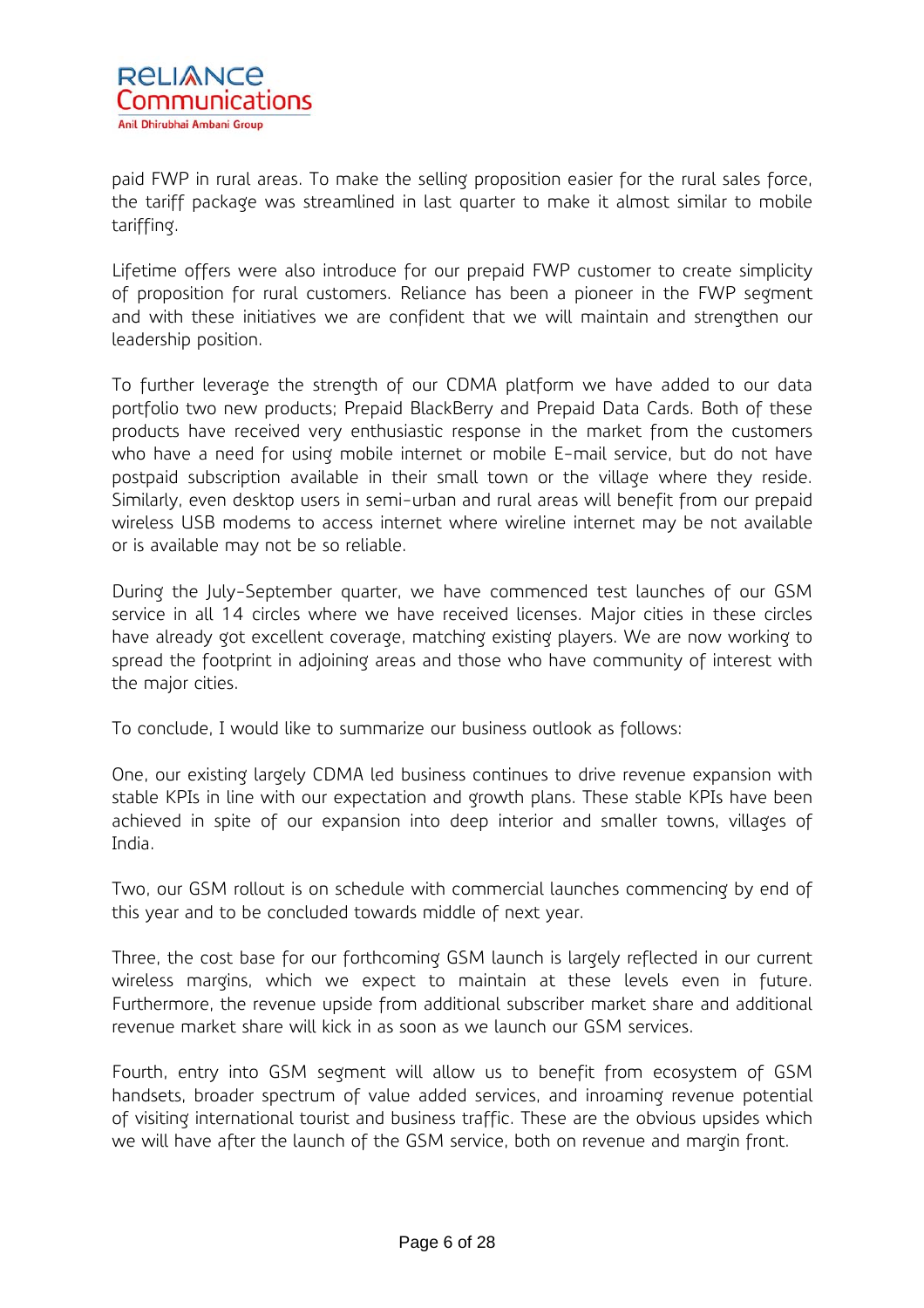

And last but not the least, our increased coverage next year will allow us to take benefit of 2% USO fee reduction on our revenues outside the metros. This will straight away translate into corresponding margin increase.

We are fully geared to enter calendar 2009 with an enhanced product portfolio which offers compelling customer proposition across our range of mobility and fixed wireless products, both in voice and data, and on dual technology platforms.

Thank you. I now invite Mr. Punit Garg to take this forward on the call.

#### Punit Garg:

Thank you, Mr. Shukla. Greetings from Globalcom to our friends from different geography. Reliance Globalcom has now completed structuring its business under four core business segments of Data, Voice, WiMAX and NLD. We are in a unique position to deliver the most comprehensive range of global connectivity solutions to our customer base that includes 1,400 enterprise customers, 750 carrier partners, and over 2 million overseas retail customers.

Let's start with domestic front first. On the domestic front, the growth has been excellent. NLD voice traffic has grown by 22% quarter-on-quarter basis and 34% on year-on-year basis. We have signed agreements with three private service providers, Idea, Tata and Aircel, for NLD carriage of 1,100 million minutes per quarter. This means around 15 to 20% increase in our traffic, and incremental revenue of Rs. 100 crore per quarter.

With high margin on this traffic we would add almost 50% of EBDITA per quarter in our NLD business. We had very good quarter for international voice as well; the growth has been over 12% on quarter-on-quarter basis. We have maintained stability in margins through better rate management. Reliance Global Call maintains its leadership and growth in customer from all of the markets.

Our Data business continues to grow steadily in carrier space, as well as enterprises space. We have added Rs. 265 crore in new contracts with our existing client base, and we have added six new large clients in enterprise space with over Rs. 139 crore in new contracts. The new revenues will flow in network services and high margin services like IPLC and VPN.

Our new generation, submarine cable network is progressing as per schedule. In the Mediterranean region where we call our system as Hawk, the system will be operational in second quarter '09. We have already signed two new contracts over last quarter with revenues of Rs. 200 crore.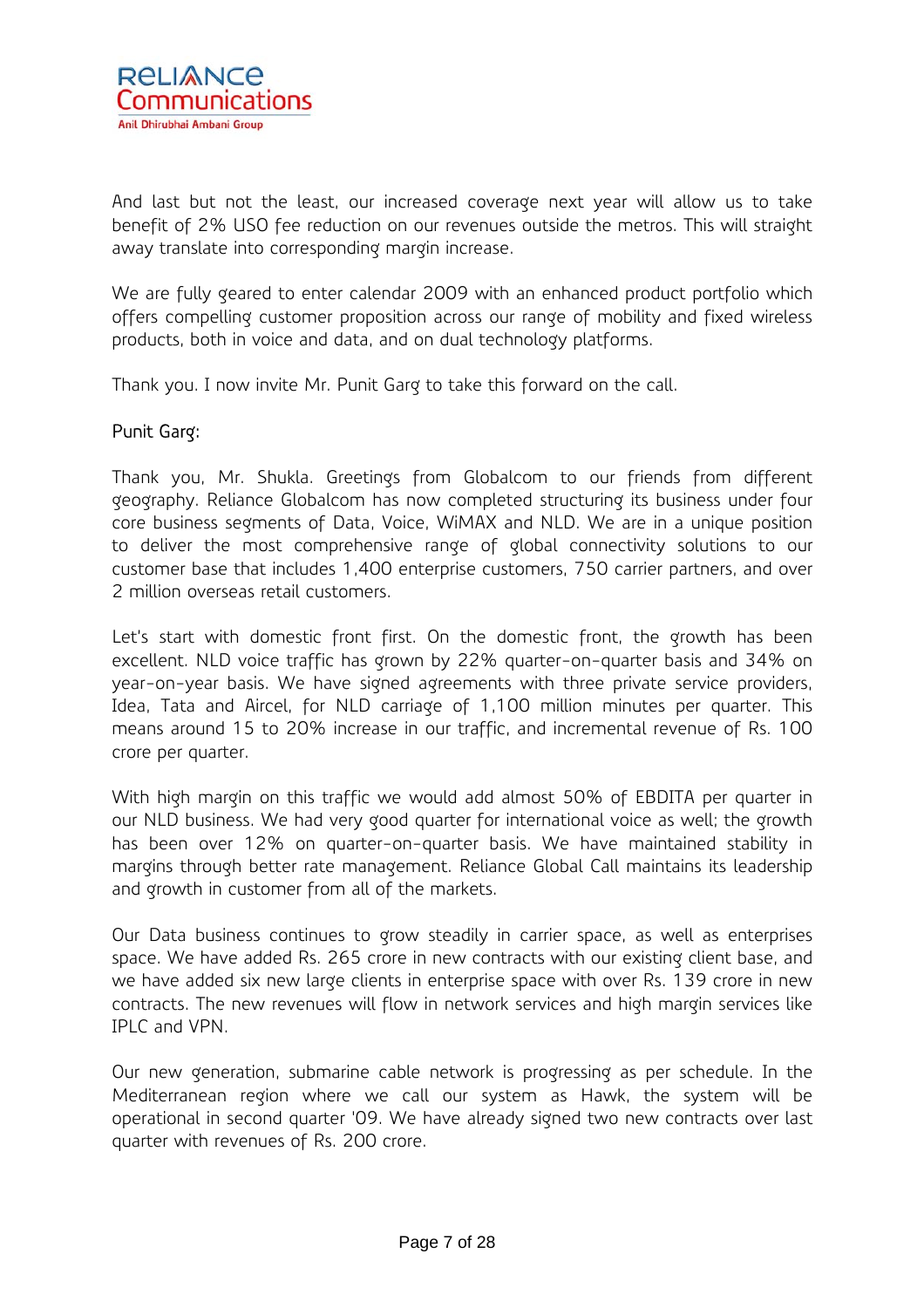The integration of VANCO that we initiated in July 2008 is on the verge of completion. We have optimized headcount in VANCO from 930 to around 700. We have operationalized our global service center in DAKC, Navi Mumbai, to support the enterprise customers. We are off-shoring back office functions to DAKC without compromising the customer experience. Our efforts are driving higher synergies across Reliance Communications businesses.

On WiMAX front, Reliance WiMAX world is pursuing licenses in emerging markets and we would start rolling out services in the quarters to come.

Before I conclude, I would like to highlight that Reliance Globalcom's Q2 financials have two additional elements to make it comparable with the proceeding quarters. Firstly, the full quarter consolidation with VANCO, other the financials also incorporates gain from the final settlement of arbitration proceeding against Tata Communications. The gain from arbitration income is offset with excess expense over income from VANCO.

VANCO is on track for cash breakeven by end of current fiscal year. Reliance Globalcom is set to make entry this year in Gartner's Magic Quadrant. Reliance Globalcom is likely to appear in the leadership quadrant along with BT, Verzion and France Telecom.

Going forward we expect strong growth across every segment of Reliance Globalcom's business and expect margin expansion of about 2% percentage points in each of the next two quarters as our initiatives deliver results.

Thank. Now I invite Mr. Varghese.

## George Varghese:

Thanks Punit. And my greetings to all participants. Let me now briefly take you through the second quarter performance of our Enterprise business.

We are pleased to announce that Enterprise business continues to maintain the consistent quarter-on-quarter growth that we have been showing. This quarter also we have maintained a 7.5% growth. We maintained the position as the most preferred premium integrated solution provider for top enterprises in this quarter also.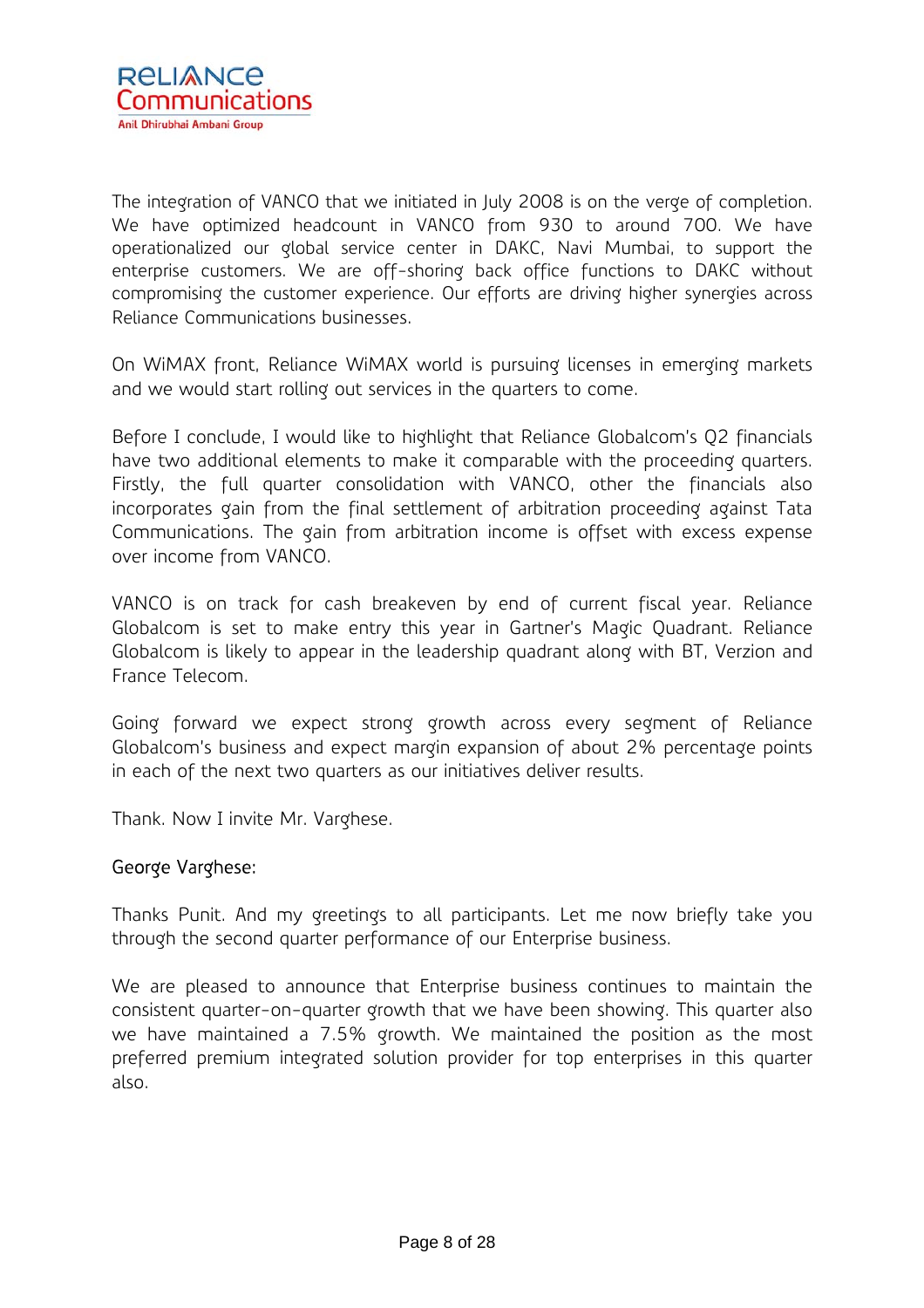

We continue to maintain market leadership in voice and data networking solutions and manage internet datacenter products. During the quarter, we booked more than 12,500 new orders amounting to Rs. 428 crores, a growth of 23% in value terms over the corresponding quarter.

Our customers continue to strongly endorse the quality of our services, range of product and service level as it is evident from the Customer Satisfaction Index of more than 8 on a 10 point scale and repeat business of 41% from our existing customers. In this quarter, our large new orders include names like Yahoo, Bennett Coleman, Cognizant, Bajaj Life Insurance, Next Retail, HDFC Securities, BSE, Sharekhan, Syndicate Bank to name a few.

Our network connectivity program continues to grow, and during this quarter we added 36,000 new buildings taking the total connected neighborhood to 858,000 buildings. We are continuing to adopt a multiple prong strategy of fiber to building, LMDS, microwave and WiMAX. The launch of WiMAX in ten cities has given us the edge in terms of our ability to further extend reach to Enterprise customers and help us to launch new products like telecommute.

We today, have the highest range of products in the Enterprise business. During the quarter, we augmented a datacenter capacity by adding two new datacenters in Navi Mumbai and Chennai. These two new datacenters give us an additional capacity of 90,000 square feet, which will be enhanced further in the coming quarters. We are also in the process of planning and constructing new datacenters in Hyderabad, Mumbai and Delhi.

We expect to continue to maintain our market leadership in the IDC business. This will also help us in up selling our other products and thus increasing our share or wallet of the Enterprise customers.

Coming down to the financial performance of this quarter Enterprise segment continues to be one of our fastest growing businesses. Revenues in the current quarter grew by 7.5% over the previous quarter to Rs. 602 crores, our EBITDA grew by 8.3% of the previous quarter to Rs. 294 crores, reflecting the quality of revenue generated from our Enterprise business.

Thank you. I will now hand over to Inder Bajaj.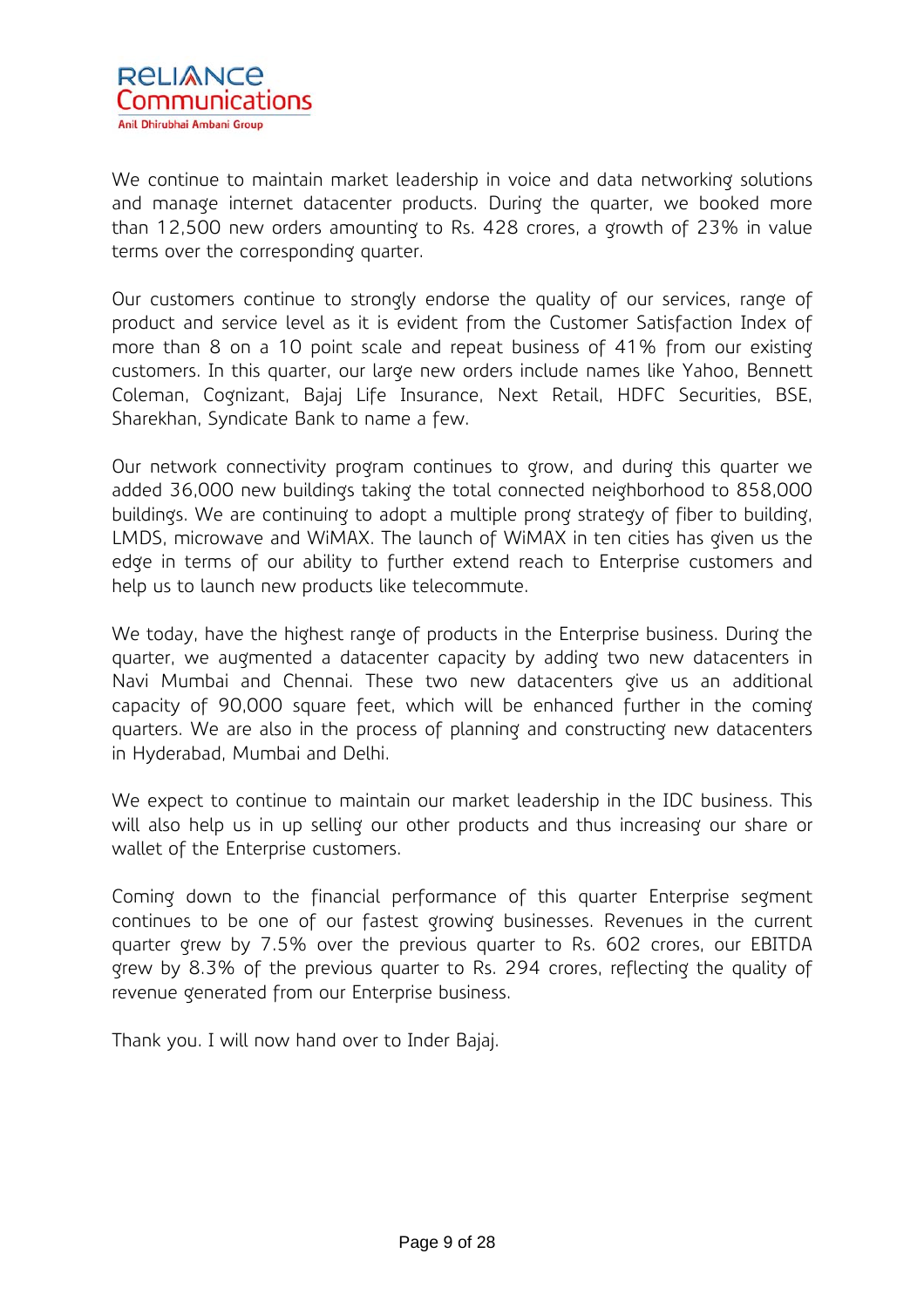

# Inder Bajaj:

Thank you, George. A very good evening and a good morning to all of you on this conference call. I would update you on the overall business of our telecom infrastructure that is Reliance Infratel. Overall we have positive sentiment for the telecom infrastructure business in India and we are well poised to capture this for the needs of our anchor tenant which is Reliance Communications Wireless, as well as the external companies including the new companies.

A brief update in terms of some of the positive drivers which are positive for the telecom infrastructure business has been basically the growth in terms of the wireless subscribers being added at about 9 to 10 million a month. And particularly, the addition taking place in the rural and in the B and C category circles, which is leading to this growth.

Another big driver has been the competitive intensity which is expected to increase. Last year of each one of the circles had number of operators of about six operator is expected to go to about 11 to 12 with the awarding of licenses. In fact in about 14 to 15 circles, 4 to 5 key large players have been allocated the spectrum already.

The other positive drivers which have come from the positive regulatory framework the government has notified sharing of active infrastructure. There has been a huge amount of spectrum tightening which is positive for the telecom infrastructure industry, as well as the rollout obligations which are there on each one of these licenses.

Another big boost which is expected for the telecom infrastructure industry overall is in another few months, rollout or the commencement of services of 3G as well as for WiMAX.

With this I think the Reliance Infrastructure which is the Reliance Infratel arm is well posed to basically capture this opportunity. We have executed over about 25,000 towers in the last 15 months and we will be commissioning about 48,000 towers by the end of this year and going to another 6 to 7,000 towers by the middle of next year.

In fact these towers in our case have a tenancy capability of at least about 150,000 slots currently, going up to about over 200,000 slots, with us having developed these towers to take on the multi tenancies. If you look at the offerings that Reliance Infratel makes to each one of new companies or the external tenants,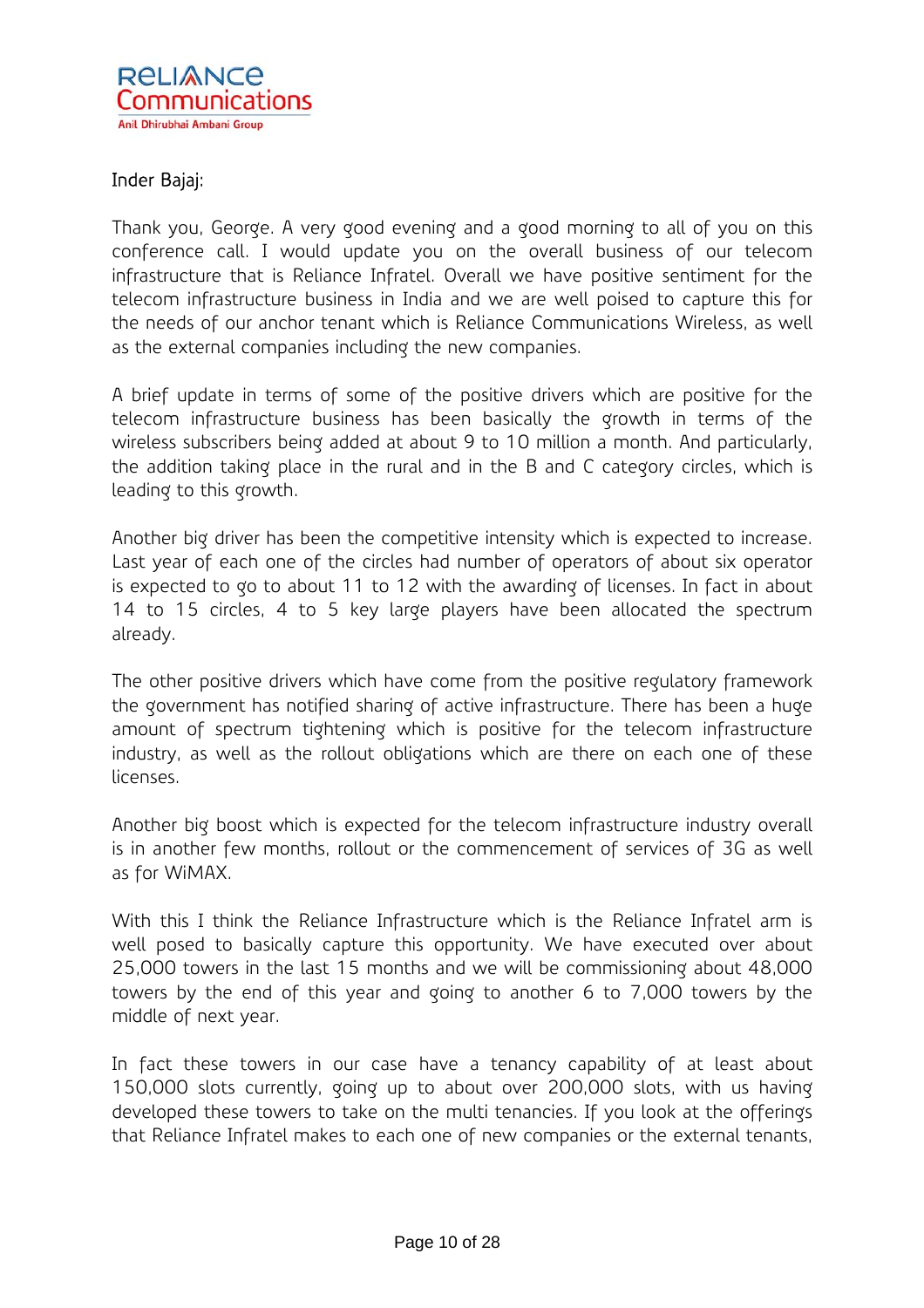

we offer the entire integrated value chain offers to each one of these new companies.

We are offering services as a Reliance Communications group, not only the passive infrastructure but also the active infrastructure, the bandwidth and the gadgets as well. As we are rolling out GSM services, our current tenancy is to the level of about 1.3x. And as we roll out the GSM services for our own internal capability we will be getting to a tenancy capability of about 1.7x with new companies as well as external tenants we are at advance stages on discussing with them on the entire value chain offers in terms of passive and active and we would be commencing these new companies being our tenants very soon.

In summary we are well poised to capture this opportunity and we would be looking at this opportunity in this, starting with this coming financial year. And we will report the separate financial results from the next financial year.

With this, I handover to Arun Kapoor.

### Arun Kapoor:

Thanks Inder. Good morning afternoon and evening to all of you. We launched our BIG TV DTH service on 19th of August this year. This has been the biggest launch ever attempted in the industry anywhere. Within two months of launch we have a sales and service presence in over 6,500 towns and over 105,000 retail outlets.

This is by far the biggest sales and service network for any operator in India. And with the first 60 days of launch we have achieved 0.5 million subscribers, representing 40% of the incremental market share. This is perhaps the fastest ramp up achieved by any DTH operator anywhere in the world. We have also helped in expanding the market considerably which has doubled over the last three months in terms of monthly gross adds. Our product and service is highly differentiated in terms of content, technology, service and distribution as well as pricing.

On the content front we offer over 200 channels which is by far the largest offering within the industry. No one comes even close to it. We have 32 movie channels offering movies in english, hindi and six regional languages.

On the technology front, we are India's first pan-India MPEG4 operation. MPEG4 gives superior picture quality and also allows for better transponder utilization.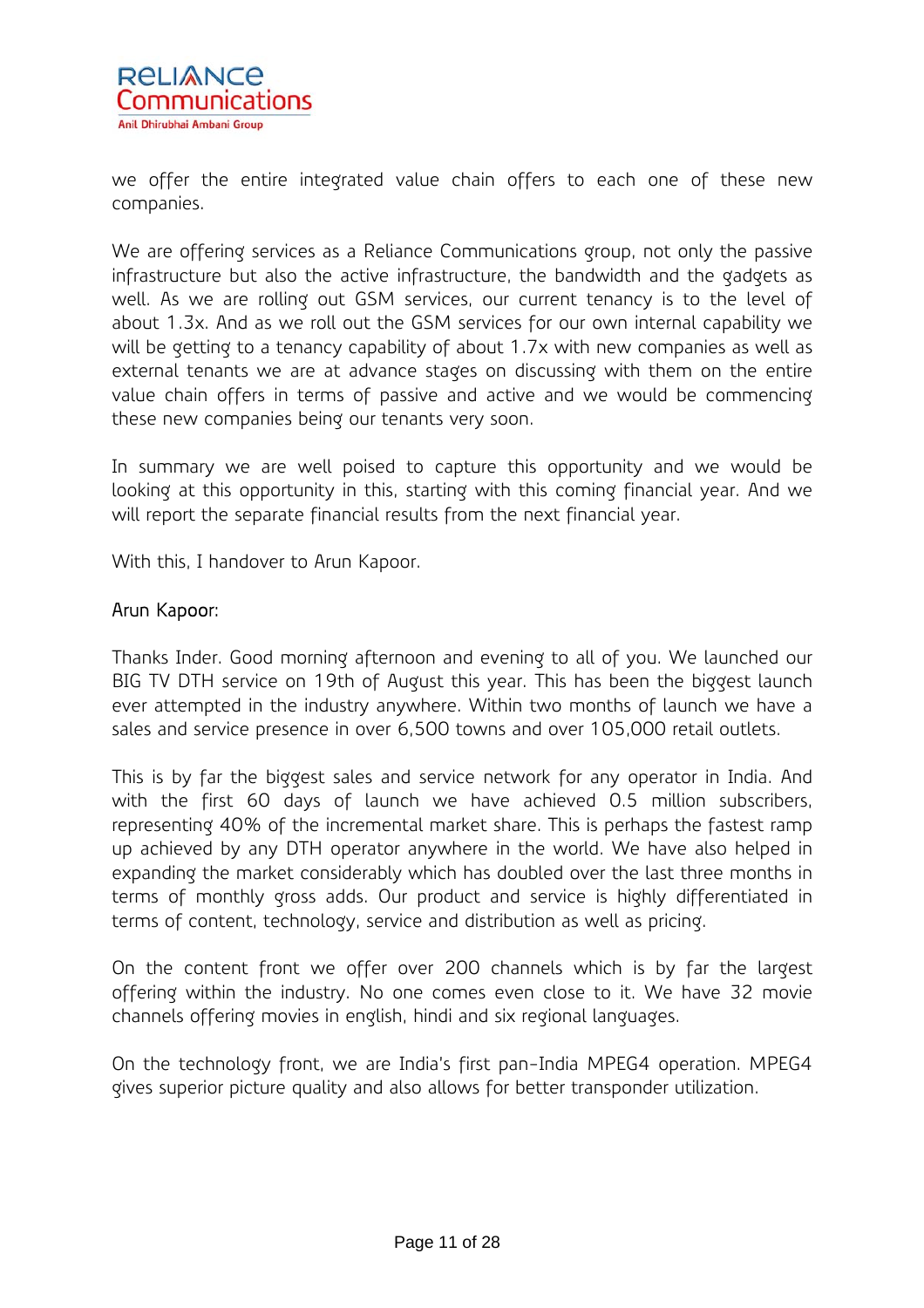On the service and distribution front as I said earlier we are in 6,500 towns. And on pricing we are very competitive. We offer competitive pricing, but a superior customer proposition.

The performance of August and September is also strongly continuing into October. Going forward from the next financial year we will be reporting the home business financials separately.

With this, I hand over to Arvind Narang.

# Arvind Narang:

Thank you Arun. We'll now open the call for Q&A. We request all of you to focus on key strategic and business issues. Please feel free to touch base if you need any further information or clarification on Q2 financial results. Moderator, can we take the first question please.

### Question-and-answer session:

## Operator:

Certainly, sir. Our first question comes from Mr. Shubham Majumder from Macquarie. Please go ahead sir.

## Shubham Majumder:

Thank you, gentlemen. I have a few questions. I'll start with the capex guidance for fiscal '09 in rupees billion, given how much rupee has been volatile vis-à-vis the dollar? If you could just have a reiteration of the guidance for the full year of March '09 on the capex side and it still be wonderful if you could keep up the breakup by active and passive infrastructure for the Wireless side of the business? My second question would be the base station numbers that Reliance Communications wireless has at this point in time and how much they have grown in the last couple of quarters and what would be the population coverage of being in population at this point in time? Three would be if you could just, Inder could just give us a little more color as to how many towers exactly do you have at this point and are you in line for the target of 60,000 for March 2009 at the end of the year and whether you've signed any MSA with any telco operator till date ex-RCOM?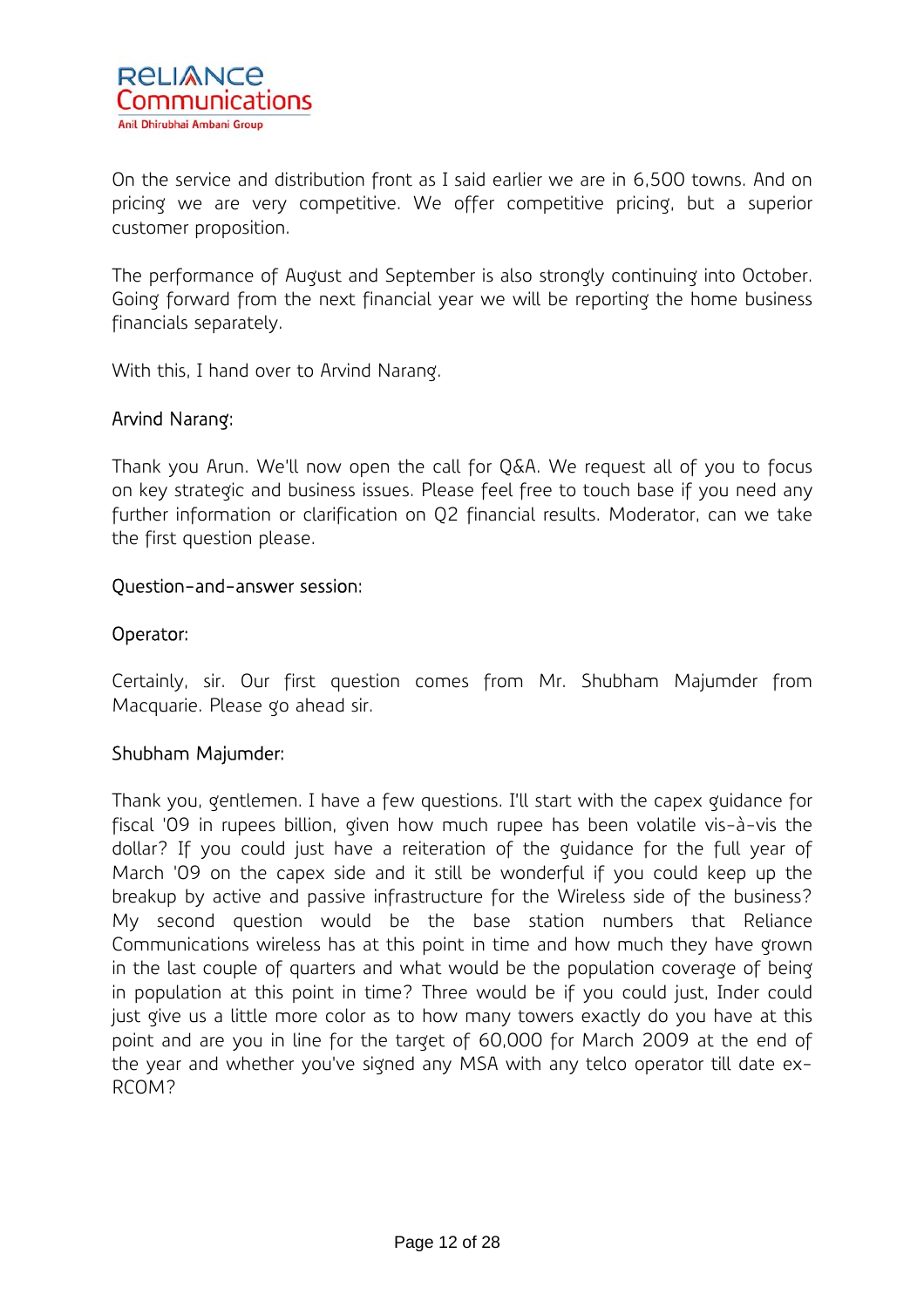

## Arvind Narang:

Shubham, we have the capex guidance for this year which is US\$ 6 billion or Rs. 30,000 crores. In fact, we had given the guidance as FY'08, FY'09 around Rs. 50,000 crores which stands today. We, every year, in January give the capex guidance and we are reviewing our capex numbers and we will provide the further guidance in January '09 as part of our regular capex guidance.

## Inder Bajaj:

Okay, Shubham. As far as the other questions on the BTS population coverage and towers is concerned as I mentioned to you as we talk right now. We are at approximately about 40,000 towers and we have a tenancy, internal tenancy of about 1.3x. So that would tell you an idea in terms of the number of BTS because currently we have only the internal tenancy as such. On the population coverage, on the CDMA front which is where we have rolled out our nationally, right, we would be covering over about 85% in terms of the population which is being covered. On the towers, the specific questions that you asked to in terms of the number of towers as I mentioned in my opening remarks, we would be hitting at about 48,000 towers by the end of this financial year. I had another 7 to 8,000 towers by the mid of next year. Right. So that is as far as the numbers of towers which are concerned. As I mentioned to you, we are concentrating in terms of the tenancy capability and not only in terms of numbers of towers. Each one of our towers has the capability of currently over about 3.5x tenants per tower and can go up to even 4.0x at marginal cost and as far as agreements that we have signed, as we stopped right now, we haven't signed any agreement. We had an advanced talks with what you call as a multiple number of new operators right now. And we would be out looking in terms of commencing in a few months, the tenancy from the external tenants.

#### Shubham Majumder:

Inder you meant, fiscal year right. When you said 48,000 by the close of the year.

## Inder Bajaj:

That's right.

#### Shubham Majumder:

Okay. I have couple more, if I am allowed to ask.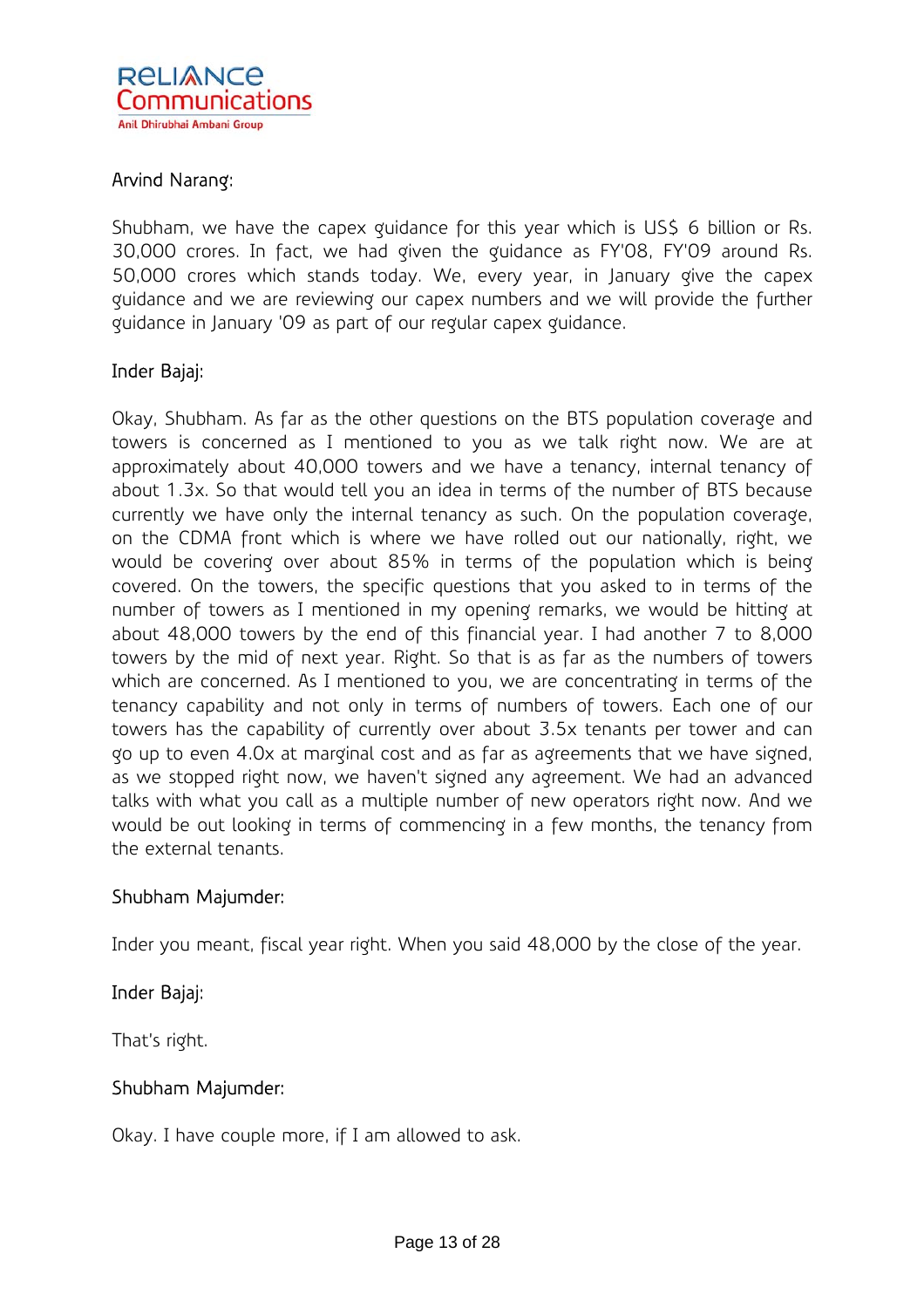

## Inder Bajaj:

Yes.

## Shubham Majumder:

I just wanted to know the DTH operations and home business, you haven't reported the metrics separately. Firstly, if you just could give us some numbers from this quarter for the short one and half months time from that have been operational and to which segment, out of the four or five segments that you report is the home business, DTH business is included in. That's the first question, secondly on the GSM launch, how much would the pre-operative expense and how much should be the uplift in opex, once that business really goes online. If you would just give us some color if not actual numbers and finally, if you could just give us the reason for the continued decline in access interconnect charges in your wireless business, which has been consistently going down and how much longer can it continue to go down from here? Thank you.

#### Arun Kapoor:

Shubham, on the DTH business financials have been reported under the others heading. We just launched. It should be less than two months. We are not reporting our financial separately. We will do that from the next financial year and you will get these figures going forward.

#### Arvind Narang:

Yeah. Shubham, on the IUC charge, basically the access charge have been coming down because of our onnet traffic which has been consistently going up. In addition, we have also opened up new PoIs which has also helped to reduce our payments to the third-party carriers or operators. And this has been the strategy to reduce our access charges on a quarter-on-quarter basis.

#### Shubham Majumder:

Thank you.

## Arvind Narang:

Okay. Thank you.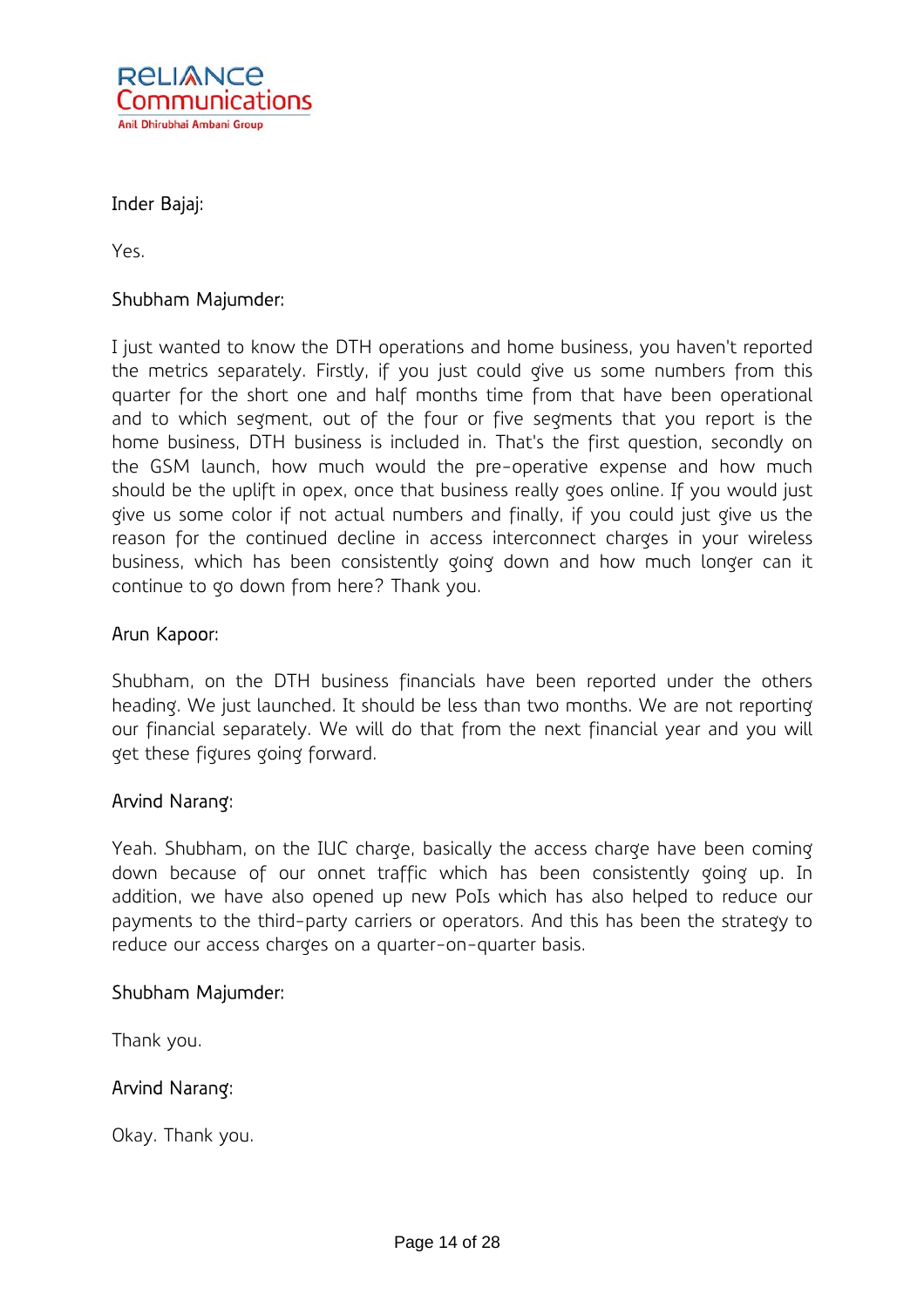

### Operator:

Thank you, sir. Next, in line, we have the question from Mr. G.V. Giri from IIFL Capital. Please go ahead.

### G.V. Giri:

You've disclosed other income to the exchanges of about Rs. 509 crores. So just wanted to know, what is this made up of because it is quite a significant number.

#### Arvind Narang:

Other income includes our DTH business. It includes our Reliance Web World Services limited and other subsidiaries which are part of Reliance Communications.

#### G.V. Giri:

Okay. Thanks. Thank you.

#### Operator:

Thank you, sir. Next in line, we have a question from Mr. Andrew Hawkins from Nomura. Please go ahead.

#### Andrew Hawkins:

Hello. Good evening. Just one very simple question, please? Can you remind me how it is with net debt you approach positive net financial income. Thank you.

#### Arvind Narang:

Our finance charges basically comprises of interest income and expenses on the foreign exchange gain and losses including the foreign exchange gain on the bank balance.

#### Andrew Hawkins:

So its foreign exchange gains that is boosting that figure.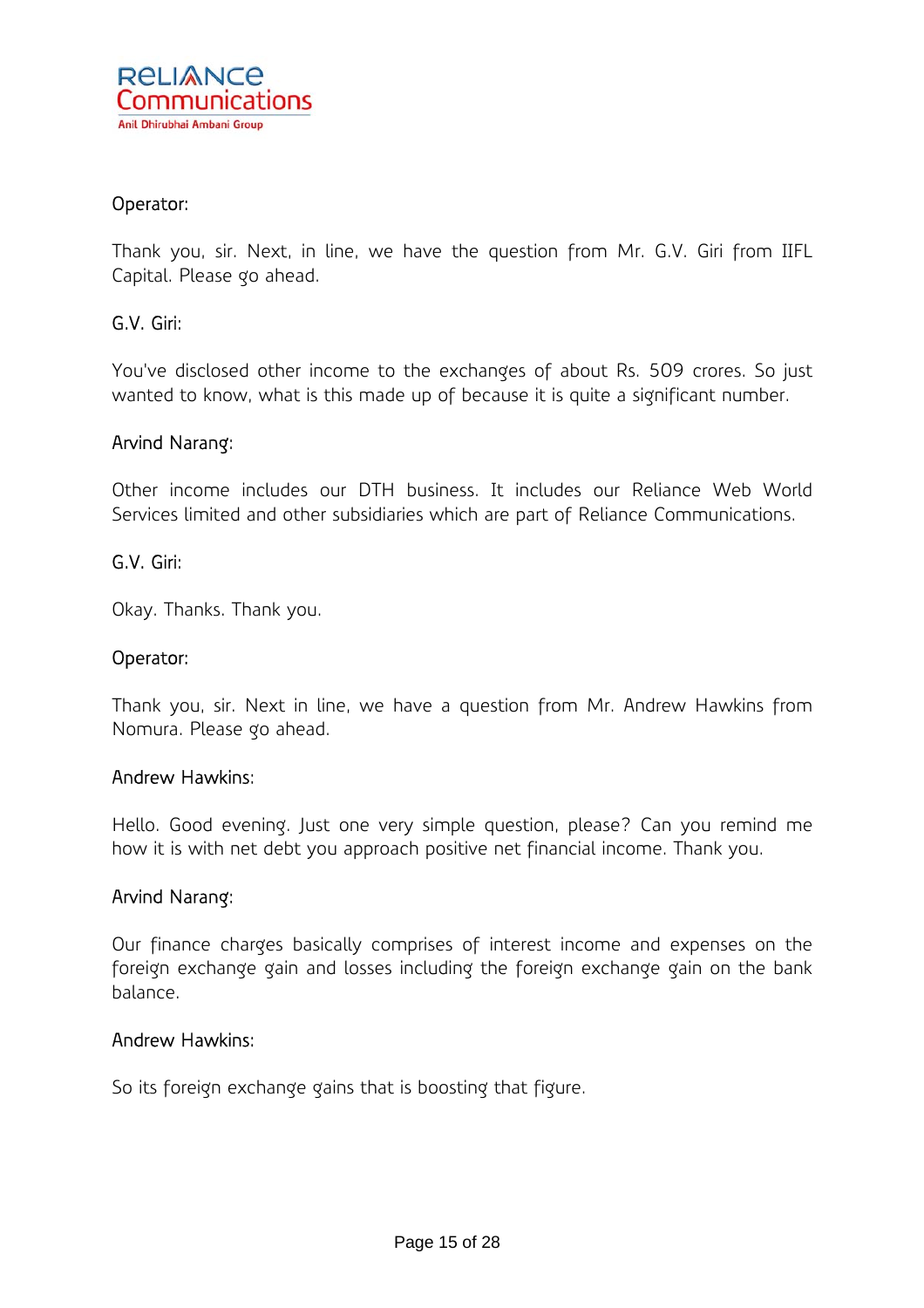

# Arvind Narang:

It also includes some of the amounts receivable by foreign subsidiaries.

### Andrew Hawkins:

Right. Thank you

### Operator:

Thank you, sir. Next in line, we have a question from Mr. Anirudh Gangadhar from Goldman Sachs. Please go ahead, sir.

### Anirudh Gangadhar:

Yeah. Thank you very much for the opportunity. Two questions, one you mentioned the USO benefit of 2%, how close are we in our preparedness by March end to get this for all circles under coverage? That's question one. And second question is, if you can probably give us the debt split between short term and long term and what is coming up for maturity in the next six months. Thank you.

#### S.P. Shukla:

To answer your first question, we are confident of achieving the laid down criteria so that we can avail of 2% USO fee reduction, just in time when it becomes applicable.

#### Anirudh Gangadhar:

Second question was if you can just give us the split up of the debt that you've shown on the balance sheet between short term and long term and what is coming up from maturity in the next six months.

#### Ramesh Venkat:

The majority of our debt is long term and all of it comes due for payment in 2011 and onwards. There is only a small portion of the debt in rupees which is short term and which is being refinanced in the normal course.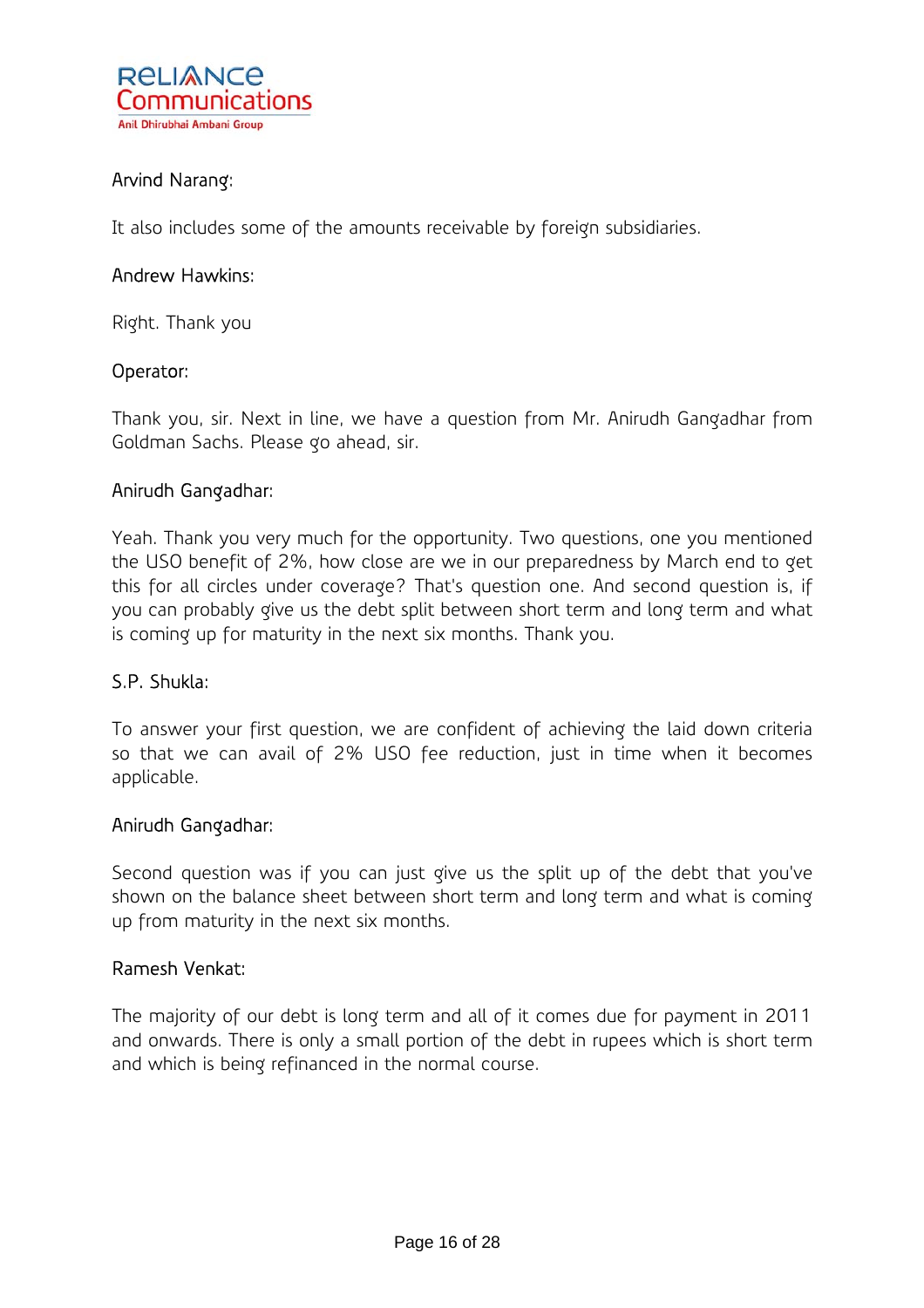

## Anirudh Gangadhar:

Right, sir. And if you can just go back to Mr. Shukla's comment? You did, sir, mention that we'll be in time to get this benefit across the entire country?

### S.P. Shukla:

That is right.

### Anirudh Gangadhar:

Right. Thank you.

#### Operator:

Thank you, sir. Next, in line, we have a question from Mr. Rajiv Sharma from HSBC Securities. Please go ahead.

#### Rajiv Sharma:

Thanks for the opportunity. Just a couple of questions, employee cost have significantly moved to 8.1% this quarter that is one. Also if you can give a color on your network cost which is at 18.2% and where do you think that it will settle down. Also why should your GSM roll out should not be viewed as a quasi new entrant, except for your admin charges or your some of the existing infrastructure which you enjoy on CDMA. Most of your cost will be semi fixed. So your suggestions that you margins would be maintained going forward despite GSM entry, if you could explain your strategy behind that. Also in your cash flow statement, your capex is not getting reflected, if I am missing something out there. Fifth, with just 48,000 towers, can you expect roaming and access charges to be contained at these levels. Will you have to enter into new roaming arrangements with other operators because CDMA and GSM roaming compatibility is not there. And if you can give a color on your VANCO revenues for the next quarter and some margin improvement was suggested if that could be reiterated here? Thanks.

#### Arvind Narang:

Rajiv, the employee cost is in line with the growth in the business and also we have integrated the VANCO as Punit had mentioned in his speech into Reliance Globalcom and part of the Reliance Communications expenses that is the reason that the staff cost has gone up marginally. What was your second question?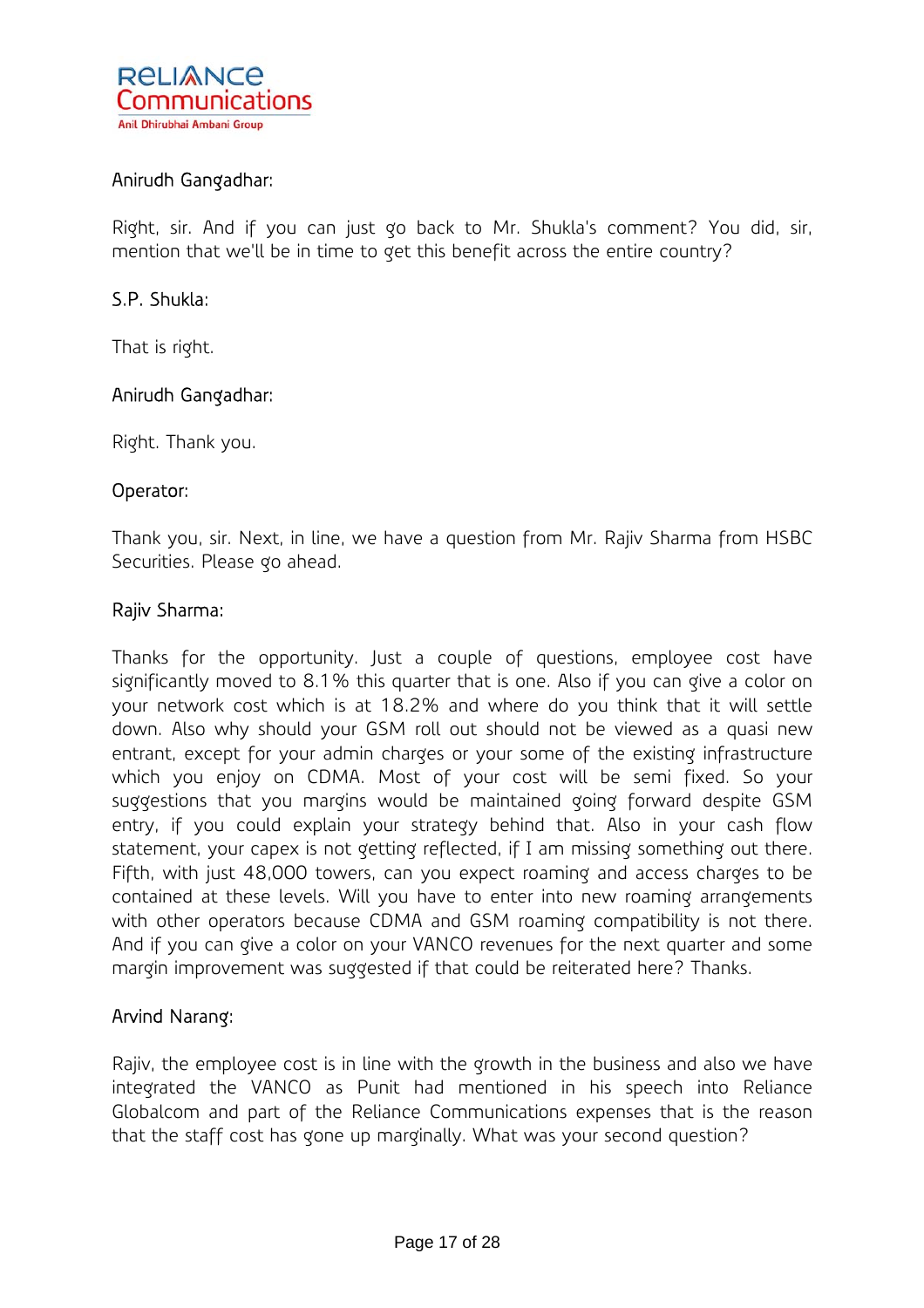

### Rajiv Sharma:

First, then was network cost which has moved to 18.2% which is a big move and that is the next question? I will go one by one then.

### Arvind Narang:

As we are expanding and setting up the GSM network, the sites have increased significantly across the country. Typical P&L cost which are related to the site rental cost or the fuel cost and all that for our testing various sites across the country has already been initiated. So these are the costs, which has started incurring as part of our P&L. However, we feel that we should be able to maintain our margins in the wireless side even after launching the GSM services because we are already a nationwide wireless operator and most of the cost are common and we don't see any significant increase or the pressure on the P&L when we launched the GSM services.

### Rajiv Sharma:

On your roaming access, do you think with 48,000 towers on countrywide basis, will that be sufficient to contain your roaming and you will not have to enter into arrangements for deeper coverages for your GSM subscribers which you have going forward?

#### S.P. Shukla:

As you said earlier, we are starting our launches towards the end of this year and concluding by middle of next year. So this is a window of few months during which we will be gradually completing our national coverage. We would also like to add that already in eight circles, we are operating GSM services which is one-third of India. So if only two-third of India, we are talking about in terms of geographical coverage. So therefore, we will not be needing any roaming help from others to enable our subscribers to get full service all over the geographical license area. In fact, the benefit which we are seeing is most of the international roaming traffic which comes into India that arrives in the major top 10 cities, which will become operational very soon and we will be able to actually participate in inroaming traffic of international tourist of business traveler which today we are not part taking.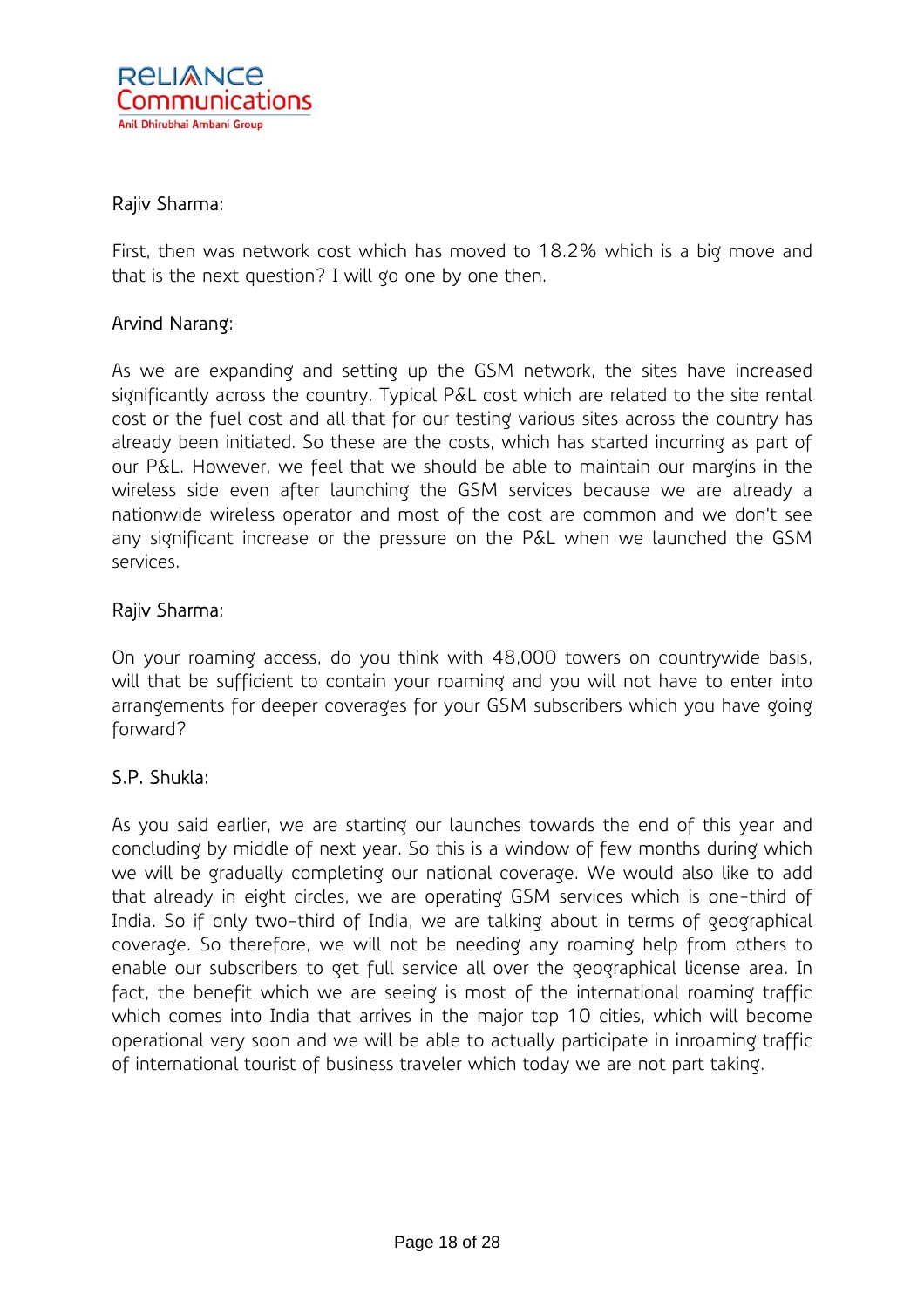

### Rajiv Sharma:

Okay. And my next question was on your cash flow statement where increase in gross block and CWIP is not getting reflected.

### Arvind Narang:

Rajiv, what is the specific question?

#### Rajiv Sharma:

Okay. We can take that after the call. The other question is on your enterprise business, how much revenues now we can look forward from VANCO, Yipes separately, if you can give me some numbers. Also, you mentioned about your new agreement with Idea, Airtel and Tatas for Rs. 100 crores per quarter end, what is the margin guidance on that carrier side and on the VANCO side, what is the margin? And I was wondering why the Tatas have joined your segment given that they have their substantial existing capacities?

### Punit Garg:

As I said, we are integrating our data business. So our data business would be in carrier and enterprise space later on, not as Vanco or Yipes separately but just to say that the revenue which we are expecting from our enterprise segment is in excess of Rs. 300 crore per quarter and now, I think we have the deepest penetration as far as NLD is concerned. Obviously, all the private service providers do see value where we are reaching and that's why they are joining us. And I think that is a reflection on what you have been questioning in past that why we have rolled out our network in so much depth and now you are seeing the dividends of that coming in. Thank you.

#### Rajiv Sharma:

Thanks a lot.

#### Operator:

Thank you, sir. Next, in line, we have a question from Mr. Srinivas Rao from Deutsche Bank. Please go ahead sir.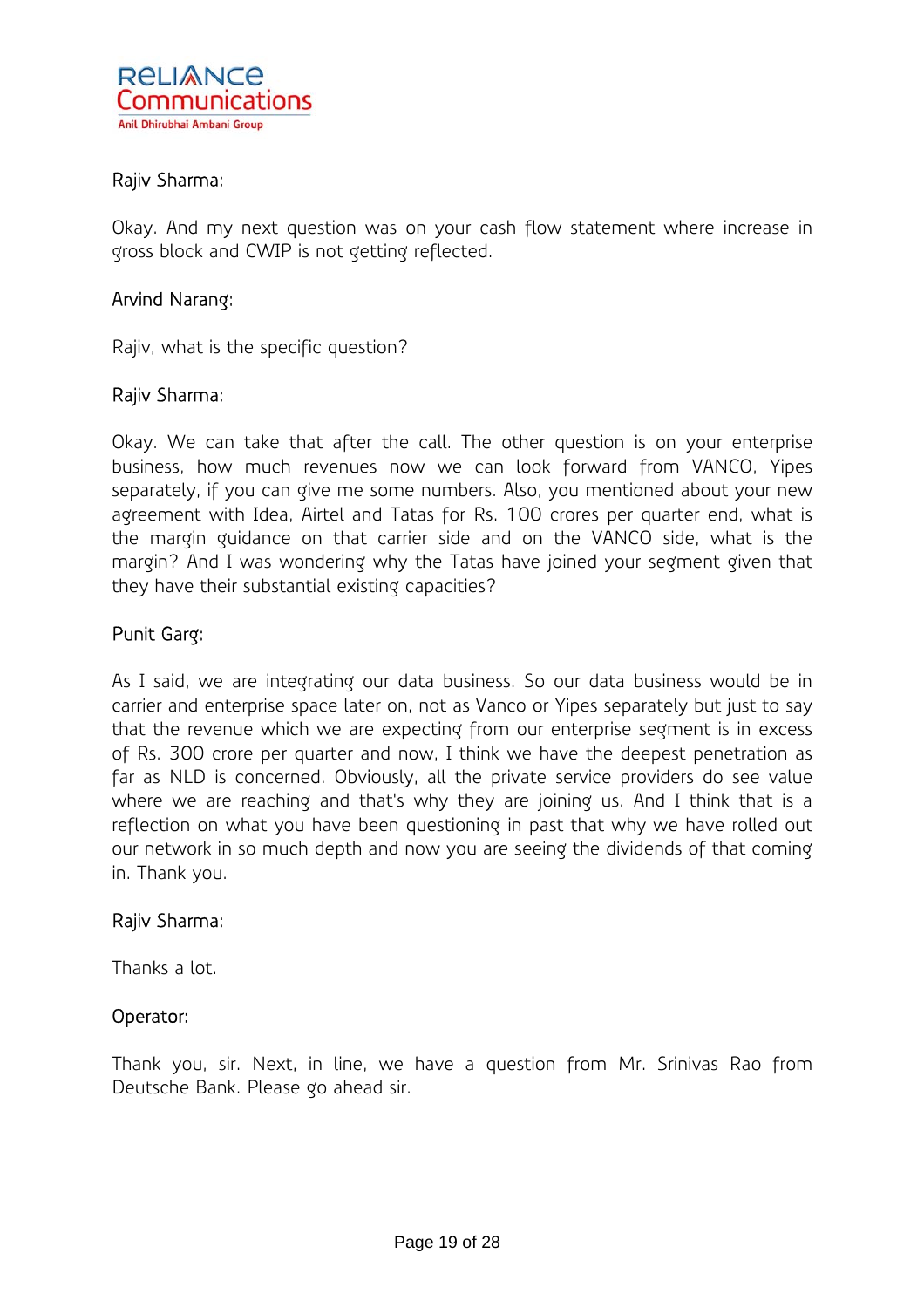

### Srinivas Rao:

Yeah. Thank you very much, ma'am. Sir, my question is broadly over the next two years, could you throw some light as to what are the level of revenue growth, you expect in your three big segments which is Globalcom, Wireless and domestic Enterprise. The context is as mentioned; you expect the capex to come down significantly over the next two years. So the fruits of whatever we have done in the last two years, what kind of growth can we expect based on that?

#### Arvind Narang:

Srini, we don't give the revenue guidance but if you look at historical data points of last two quarters, it can give you the quarterly growth, they would have been achieving.

#### Srinivas Rao:

Okay. Let me rephrase, I mean, can we expect the growth of the next two years to be materially higher than what has happened in the last FY'08 and what is happening in FY'09 across all business segments?

#### Arvind Narang:

It should be in line with the industry and we are launching the GSM services and as Mr. Shukla has already covered in his speech that there are various upsides which are going to be there as part of our wireless business expansion and we have already demonstrated significant growth in our existing CDMA business historically.

#### Srinivas Rao:

Thank you, sir.

#### Operator:

Thank you, sir. Next, in line, we have the question from Mr. Vinay Jaising from Morgan Stanley. Please go ahead, sir.

#### Vinay Jaising:

Thank you so much. I have three questions, firstly on the wireless business. We have seen the margin shrink by about 140 basis points this quarter. This is before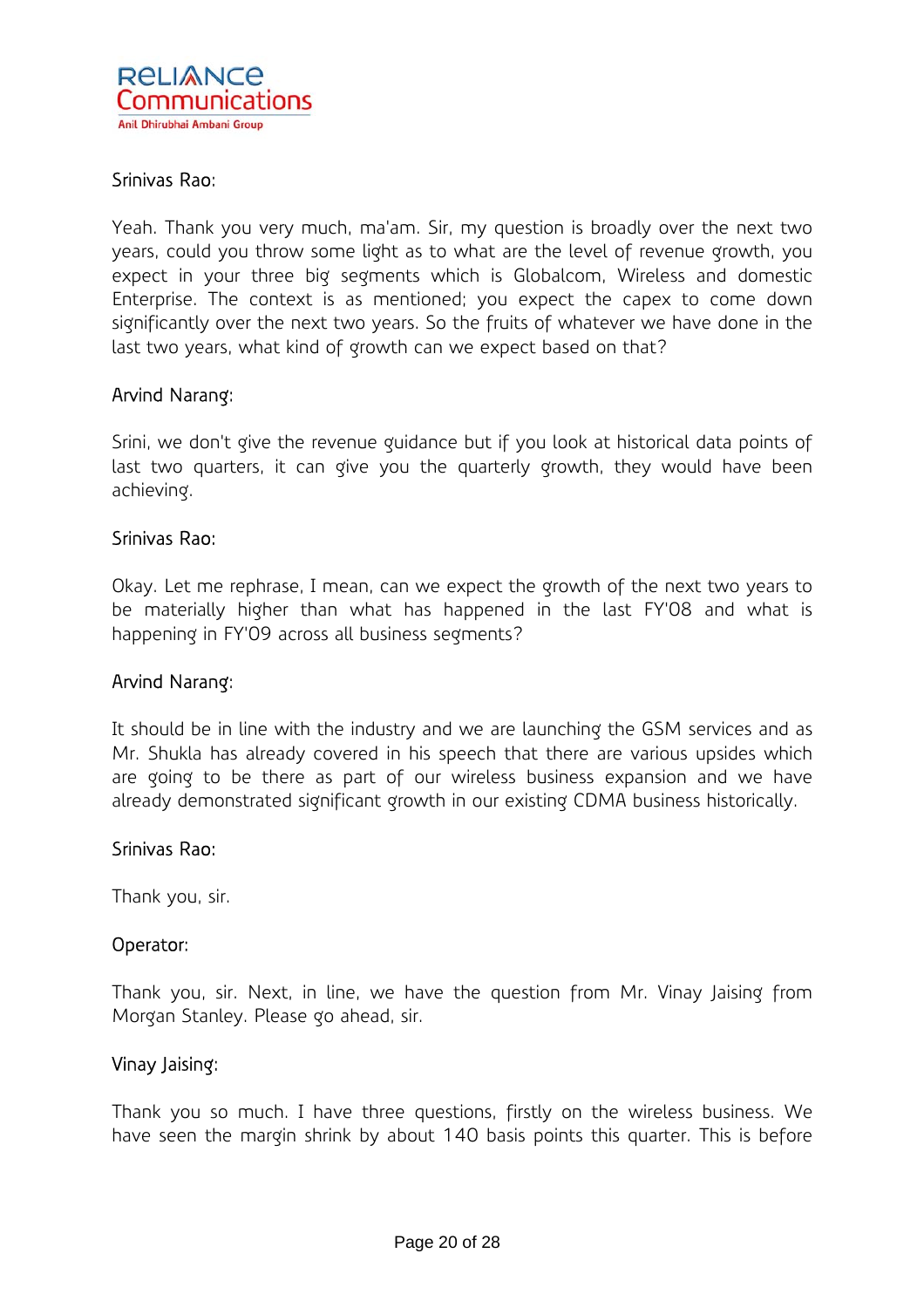

the GSM launch which is expected by the end of the year. So in the quarter of Jan to March when we see the GSM launch, there could be a probability of even further margin cut. Why did the margins get eroded this quarter? that's my first question. The second question is in the global business. Punit, did explain to us that the next two quarters, we would see margin enhancement of 200 basis points per quarter but if you see the historic margins, they were north of 25%. Last quarter on the call, we were suggested there were some extraordinaries on VANCO acquisitions which got the margins down by 400 basis points but this quarter, again we have not seen any margin growth coming in at all. Any point out there, is this quarter also an abrasion? The third question is related to debt and Forex actually. If I just add the mark-to-market for your debt realized losses, unrealized losses and losses pertaining to FCCBs, it comes to about Rs. 23 billion or about US\$ 460 million. Any plans to hedge that totally, so that the dollars neutral both to the assets and the liabilities? Thank you.

### Ramesh Venkat:

To address the last question first, most of the in fact practically all of the foreign currency liabilities are long-term in nature and there are no significant repayments due in the next two to three years. Keeping that in view we have dynamic hedging policy and which we review from time-to-time. So as the market settles we'll take a call on this and see how we want to proceed for the next quarter.

#### Vinay Jaising:

To say, I mean, just to push this part of the question again. We've had a net interest income this quarter of about Rs. 2.4 bn very similar to next quarter and we have a net debt seems to be perplexing me; how do you we go forward looking at the future cost interest expenditures for this company? Thank you.

## Punit Garg:

Okay. Your question about global business. You got to look at the the net EBITDA increase if you look at quarter-on-quarter basis there is a 12% increase though the numbers looks steady, but if you look at compare with the increase in revenue and in spite of that, there is a Rs. 40 crore of increase and when I say there would be 200 point basis there would be increase. We are seeing there, as you see the new contract signed in area of NLD or in data business and as these contracts are implemented and we are carrying the traffic we expect our margins to further improve and that is how with the increased revenue we would be able to deliver the increase profits as well. Thank you.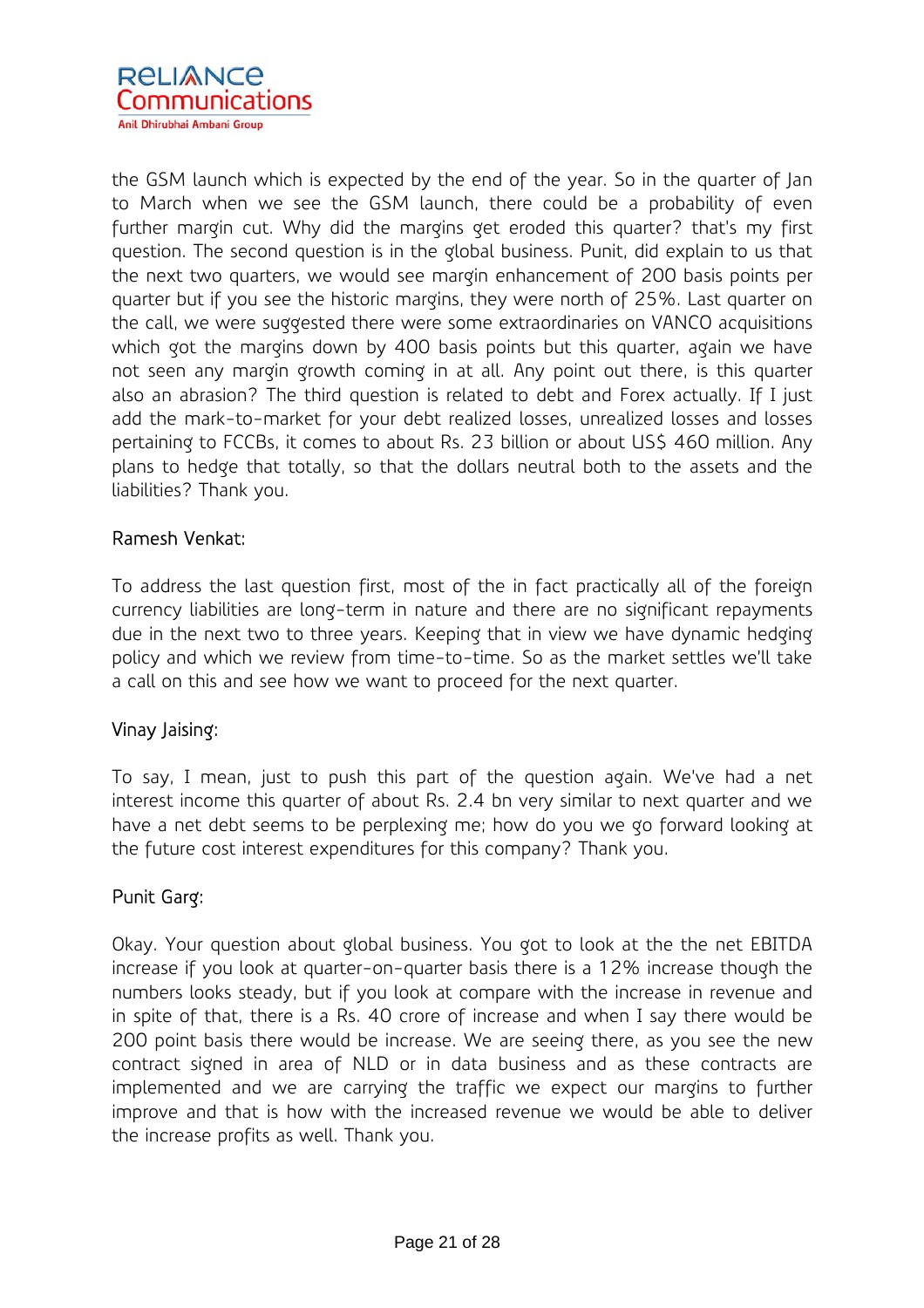

### S.P. Shukla:

And coming to our question regarding wireless margins, essentially there are two parts, one largely our cost related to GSM expansion and rollout are already reflected in our P&L which you are seeing now; keeping that in view our margins have been very stable and all the revenue upside is yet to come which will be reflected from coming quarters onwards.

We look at participating in three distinct segments as a result of being in GSM ecosystem. One, access to wider range of GSM handsets and all the brands, which a customer wants to buy, two, value added service which are offered by large number of vendors in GSM and three, inroaming of international traveler which is a very large part of revenue today and we don't participate in that in any significant way.

Besides that we will be participating in 7 to 8 million of subscribers in the GSM segment, which is added every month. When you look at all these upsides keeping this perspective in mind we are confident that we will be able to maintain our margins at current level. Thank you.

#### Vinay Jaising:

Just pushing the previous question on the net debt we've seen a net finance charge income actually of Rs. 2.34 billion. Can you just throw some light on that considering we have net debt in the books? Thank you.

#### Arvind Narang:

Yeah, Vinay. We can have a discussion on that and we can explain to you how that number has been derived. It is similar in line with last quarter results and we can have a discussion on that.

#### Vinay Jaising:

Thank you.

#### Arvind Narang:

Okay.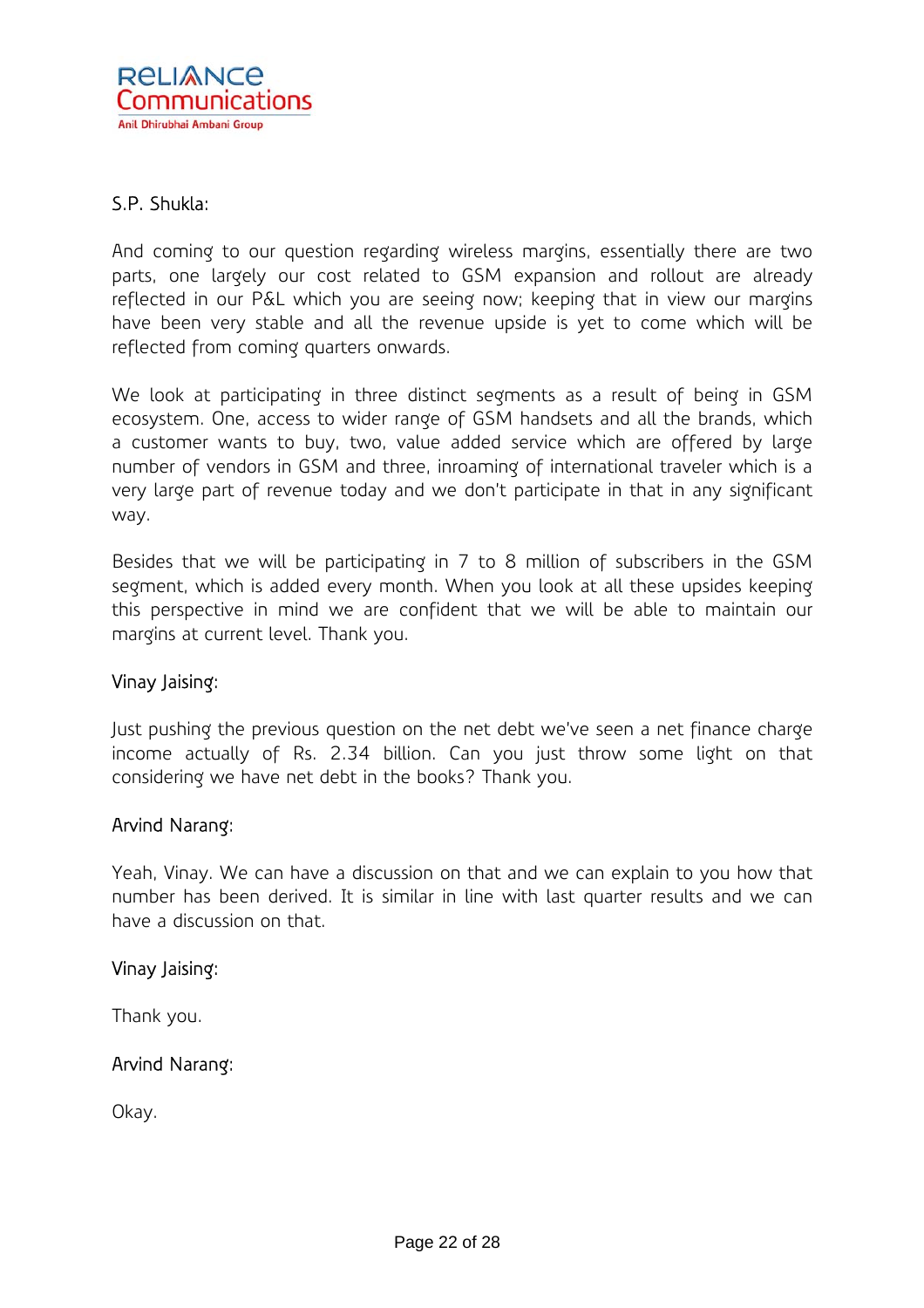

## Operator:

Yes, sir. Next in line we have a question from Mr. Tien Doe from GIC Company. Please go ahead sir.

## Tien Doe:

Hi. Good evening. Thanks for the call. I just have one question, just on your cash flows. The operating cash flows in the past few quarters and in this quarter has been very volatile and this quarter there's a big working capital outflow again. In the past that's been explain to me as partly due to the capex rollout and advances to subcontractors particularly on the tower rollout. I just would have expected that working capital outflow to became an inflow, given that your capex is falling as well, there would be fewer advances to subcontractors. So what is causing that working capital outflow and when do you think your operating cash flow will reflect your earnings in a more meaningful way. At the moment you are almost zero on operating cash flow but Rs. 15 billion or so of net profit. When does the operating cash flows starts reflecting net profit figure.

### Satish Seth:

As we complete the roll out of the project, you will see this is happening. So over a period of next two quarters to three quarters you will see all this happening. Thank you.

#### Tien Doe:

Okay. So in the next few quarters, we should see that operating cash flow being double, what your net profit figure is, that is the case with other Telco's.

#### Arvind Narang:

Just hold on. Can you just repeat to your last statement please?

#### Tien Doe:

I'm just saying, should we expect within the next two quarters and your operating cash flow will be meaningfully higher than your net profit figure, in the next couple of quarters?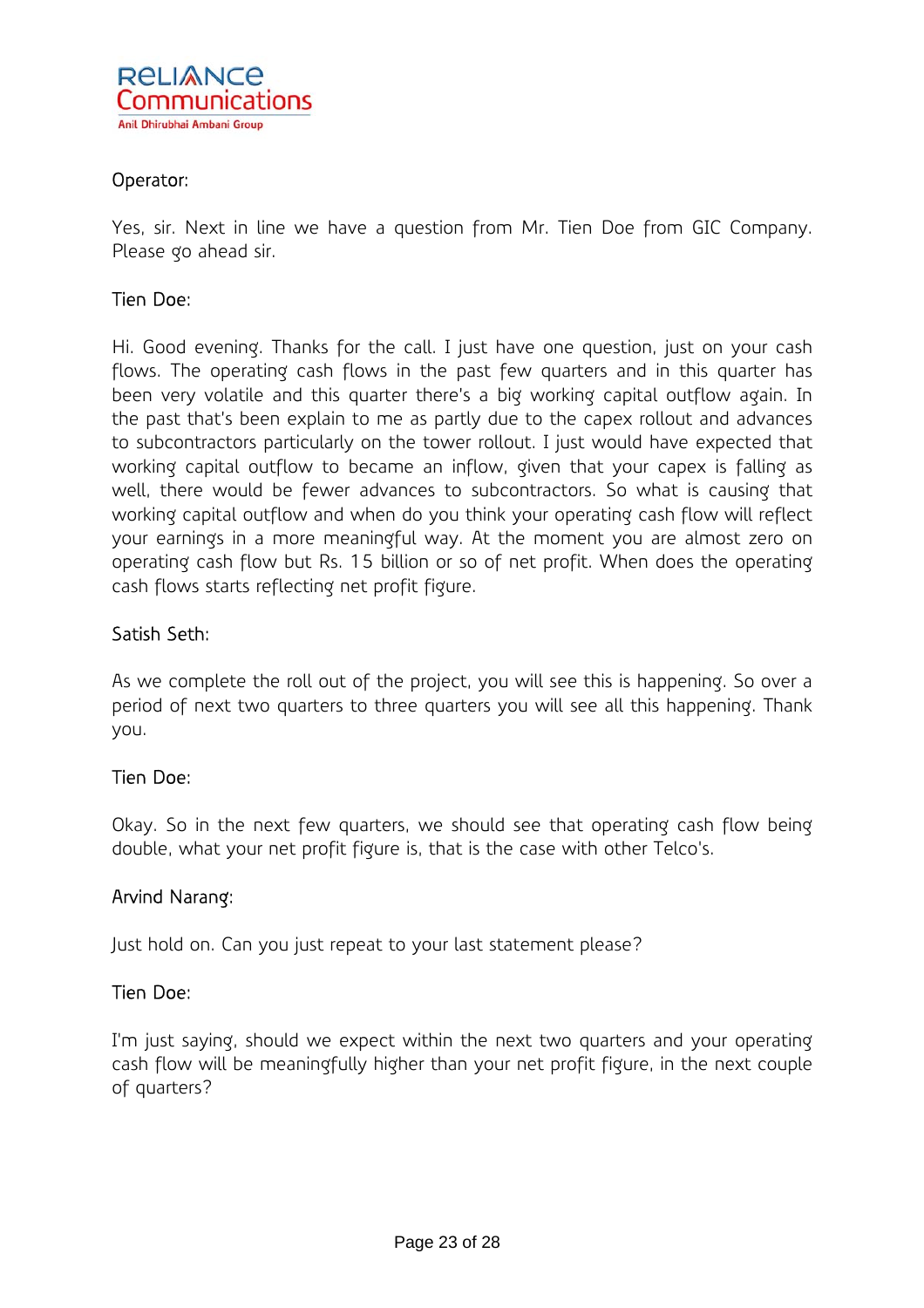## Satish Seth:

On the net cash flows for the future we generally do not give any guidance. So my answer to your query on the working capital was that over a period of next three quarters as we complete our roll out this numbers will fall in place.

## Tien Doe:

Okay. All right, thank you.

### Operator:

Thank you, sir. Next online we have a question from Miss Reena Verma from Merrill Lynch. Please, go ahead.

### Reena Verma:

Thank you very much for the call. Just a few quick questions to Ramesh, I have three questions one is on your FCCB redemption premium is that captured in your interest charges given that both the FCCB's are out of the money? My second question is your short term forex loan you said most of your loans are long term, but your annual report showed that nearly 50% of your borrowing was classified as short term. I suppose due in the next twelve months, can you please clarify if that has changed over the last few months? And the third question on finance is, there has been a lot of worry in the market and I'm sure this is not news to you about the movement in your CDS spreads, and can you just please in light of, just clarify what your borrowing cost is for the Forex debt that you said you have tied up as part of your additional requirement? My last question on operations is for Mr. Shukla, which is that you said part of your GSM rollout is already reflected in the P&L, despite this you have almost 35% of your gross block sitting in CWIP. Should we assume that is mostly for electronics or we are missing something please? Thank you.

## Ramesh Venkat:

To take your first question, the accounting for FCCB is consistent with that in the last few quarters. So there is no change in the policy on accounting for FCCB's. On the second point related to short term versus long term. Nearly 70% of the total debt is foreign currency all of which is long term. Of the balance rupee debt, there is some short term. But that number is not large and that's what is reflected under amounts due within one year. As I said earlier this year we have no significant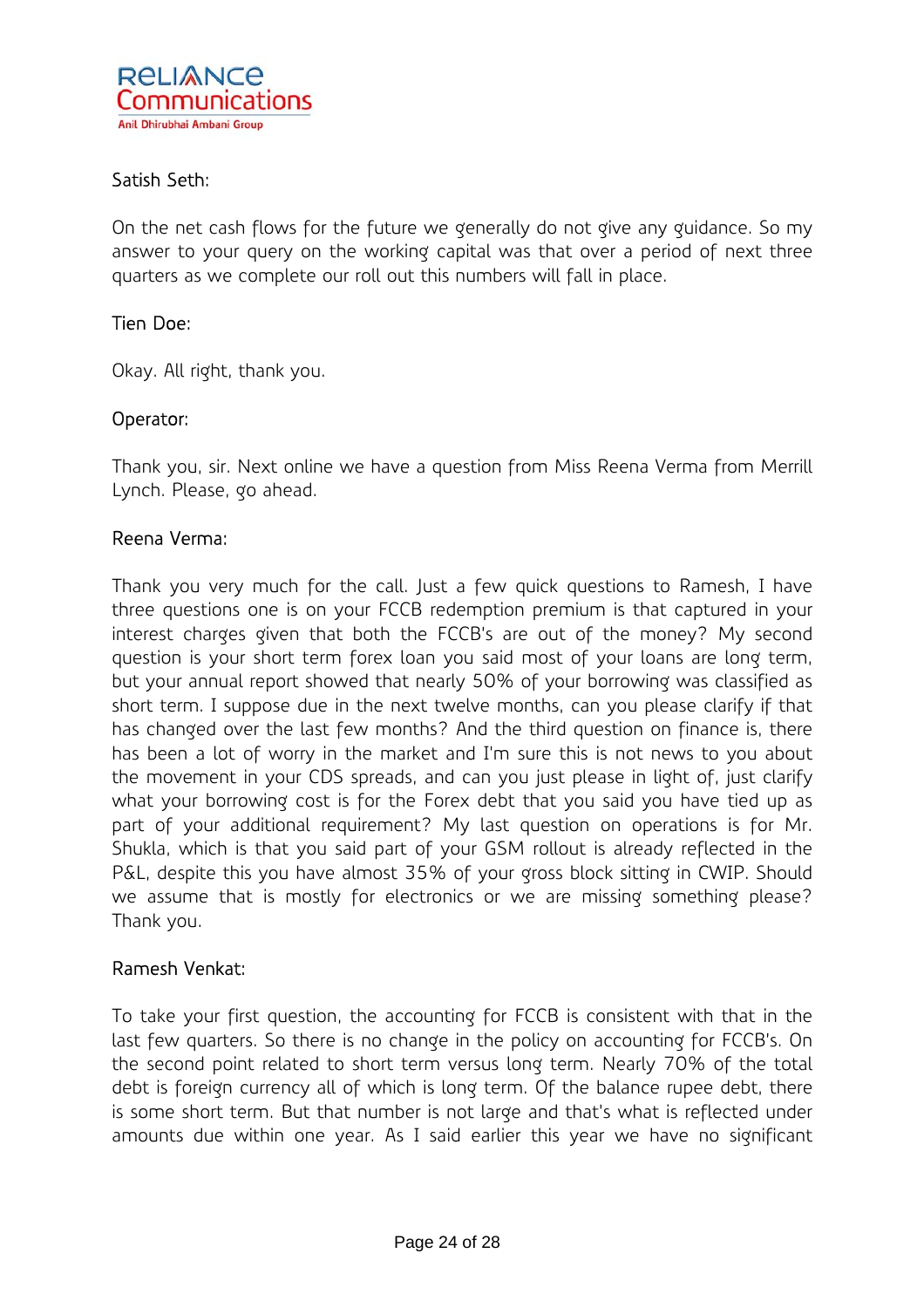

repayments, we have repayments at all of the foreign currency side before 2011 and no significant repayments on the rupee side. The third question on the CDS obviously CDS prices of all Indian corporates and banks have move irrationally the past two weeks and we don't think that is an accurate reflection of the cost of the company debt at all. Our borrowing costs are nowhere close to the current CDS market quotes, which we are seeing. In fact for the Rs. 1.5 billion long term lines, which we have already tied up. The cost is entirely inline with what was our borrowing cost prior to the market turmoil. As a very board guidance we can say that the total cost of these borrowing is less than LIBOR plus 2%, which is margin, plus fees, plus everything else together. So, which is very much inline with all our past borrowing. So, I don't think this CDS is having a direct impact on the borrowing cost at this point.

### Reena Verma:

Thank you very much.

#### Operator:

Thank you, ma'am. Next inline we have a question from Mr. Sanjay Chawla from Anand Rathi securities. Please go ahead.

## Sanjay Chawla:

Hi. Thanks for the call. I am sorry if I missed it earlier. If you could just clarify where exactly is the settlement amount received from Tata Communications is included in the P&L.

#### Punit Garg:

Rs. 91 crores. Other income in Global

#### Sanjay Chawla:

So global revenue almost Rs. 90 crore revenue increase due to the TCOM settlement amount out of the total increase of about Rs. 170 odd crores.

#### Punit Garg:

It is well, the way you have to look at what I have told you that we have offset this with the excess in expenses from income of VANCO. And this is not included in revenues but this is other income which is getting offset with VANCO currently.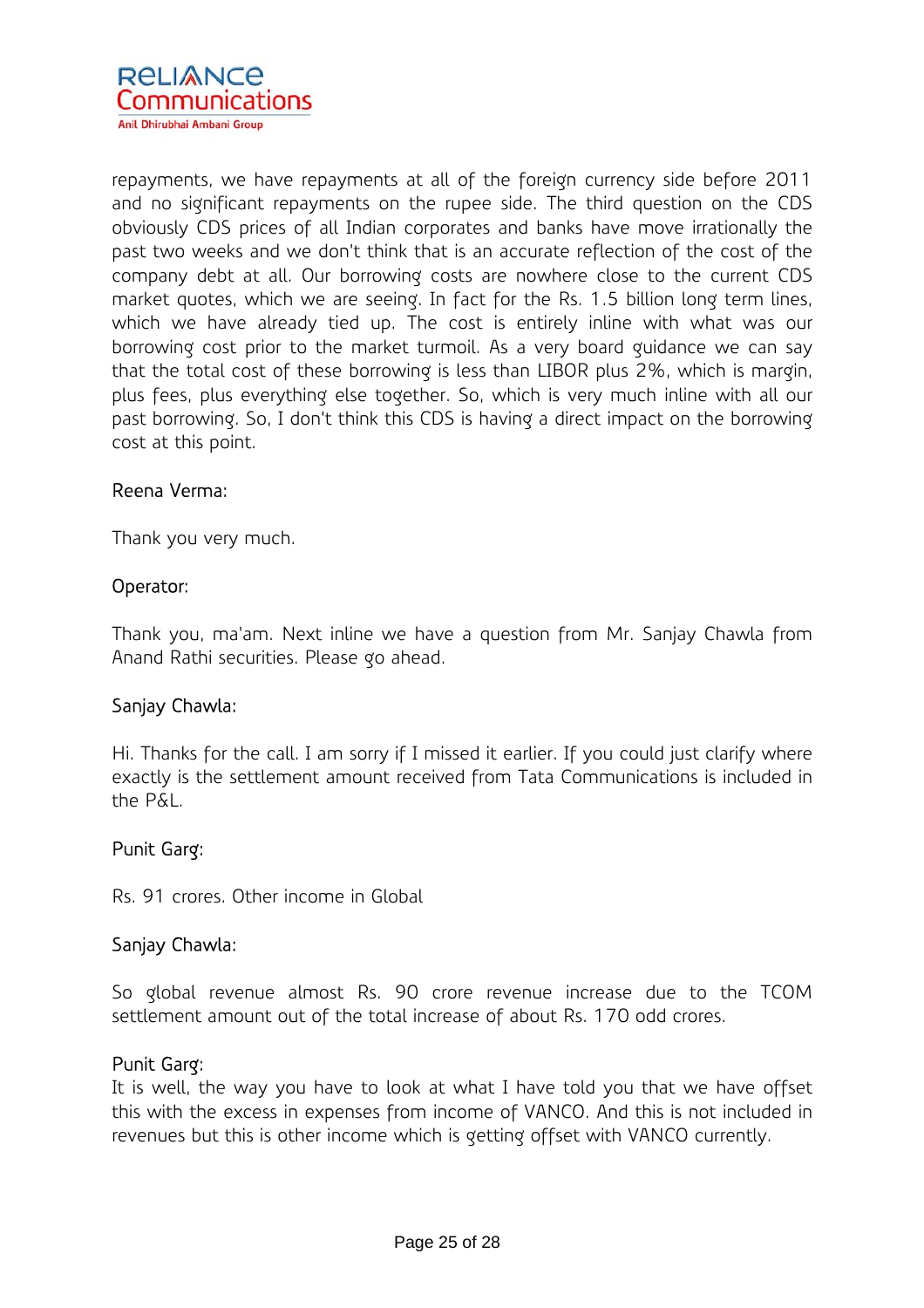

## Sanjay Chawla:

So this is you are basically saying this income or revenue has been offset against the cost. This included in the cost, adjusted against the cost and not included directly in the revenues. Is that correct?

## Punit Garg:

I think Arvind can explain you more in offline about this.

### Sanjay Chawla:

All right. Thank you very much.

#### Operator:

Thank you, sir. Next in line we have a follow up question from Mr. Shubham Majumder from Macquarie. Please go ahead sir.

#### Shubham Majumder:

Yeah. I just had a couple of follow-on questions. In terms of the revenue line how much is the revenues in this quarter from the new acquisitions that you have made over the last three or four quarters namely VANCO, eWave's and so on and so forth. Just so that we know how much is the organic growth and how much is the addition from the new acquisitions? And my second question is, given the growth slowdown in the economy and the inflationary pressures we are seeing some kind of compression in your VAS revenue as percent of total ARPU. You are the highest in the industry in terms of non-SMS, VAS revenues as a percentage of your ARPUs, are you seeing any softness compression in those numbers and going forward do you think the economy would warrant a compression in VAS revenue realisations?. And yeah I'll back with a follow on after you answer this.

## S.P. Shukla:

Thank you, Shubham. When you look at percentages there are always two factors are playing, numerator and denominator. When we talk of economy there is always, we are looking at what APRU levels we are talking about. You will notice that our ARPUs have been fairly stable in spite of going into rural areas or smaller towns or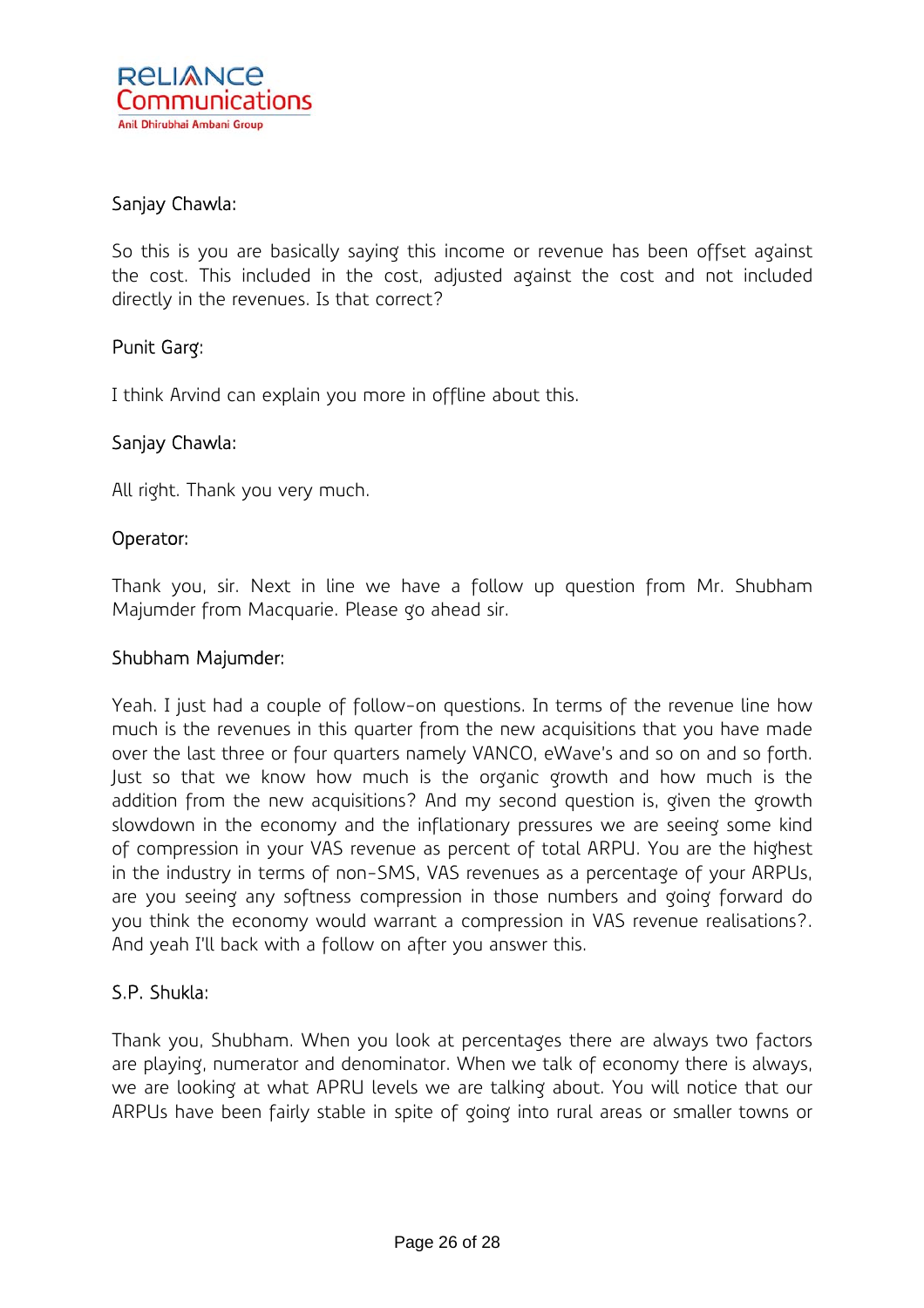

deep interior of India, where natural wisdom says that perhaps users will be using less.

What does it reflect is that existing users who adopted mobility earlier. We have been increasing their usage and we have been increasing their revenue given to the operator, whereas new customers coming in are perhaps lower ARPU customers so it is the weighted average which you are seeing on the revenue.

When it comes to VAS, generally speaking pricing of VAS services has been very stable. So if particular service is priced at Rs 15, if a particular service is priced at Rs 30, those prices have remain unchanged. On the other hand voice on per minute basis has shown a declining trend for the industry as a whole. When you look at these two factors you will find that VAS as percentage of revenue which was your specific query that has remained fairly stable as a result of interplay of these variables, there is only decimal point changes from quarter-to-quarter sometimes upwards and sometimes downward. But overall trend has been very stable in last several quarters.

## Shubham Majumadar:

Thank you.

## S.P. Shukla:

Thank you.

## Operator:

Thank you, sir. Next we have a follow-up question from Mr. Andrew Haskins from Nomura. Please go ahead.

#### Andrew Haskins:

Hello again there. Thank you. Two things please, firstly my understanding is that the 3G auction process is likely to start by the end of this year or perhaps in January and assuming that is the timetable and assuming of course that you participate, when would you expect to be launching 3G service. And secondly just to check something. I think you said earlier that about 30% of your debt is denominated in foreign currencies, could you just confirm that for me please and is that mostly U.S. dollars or what is it? Thank you.